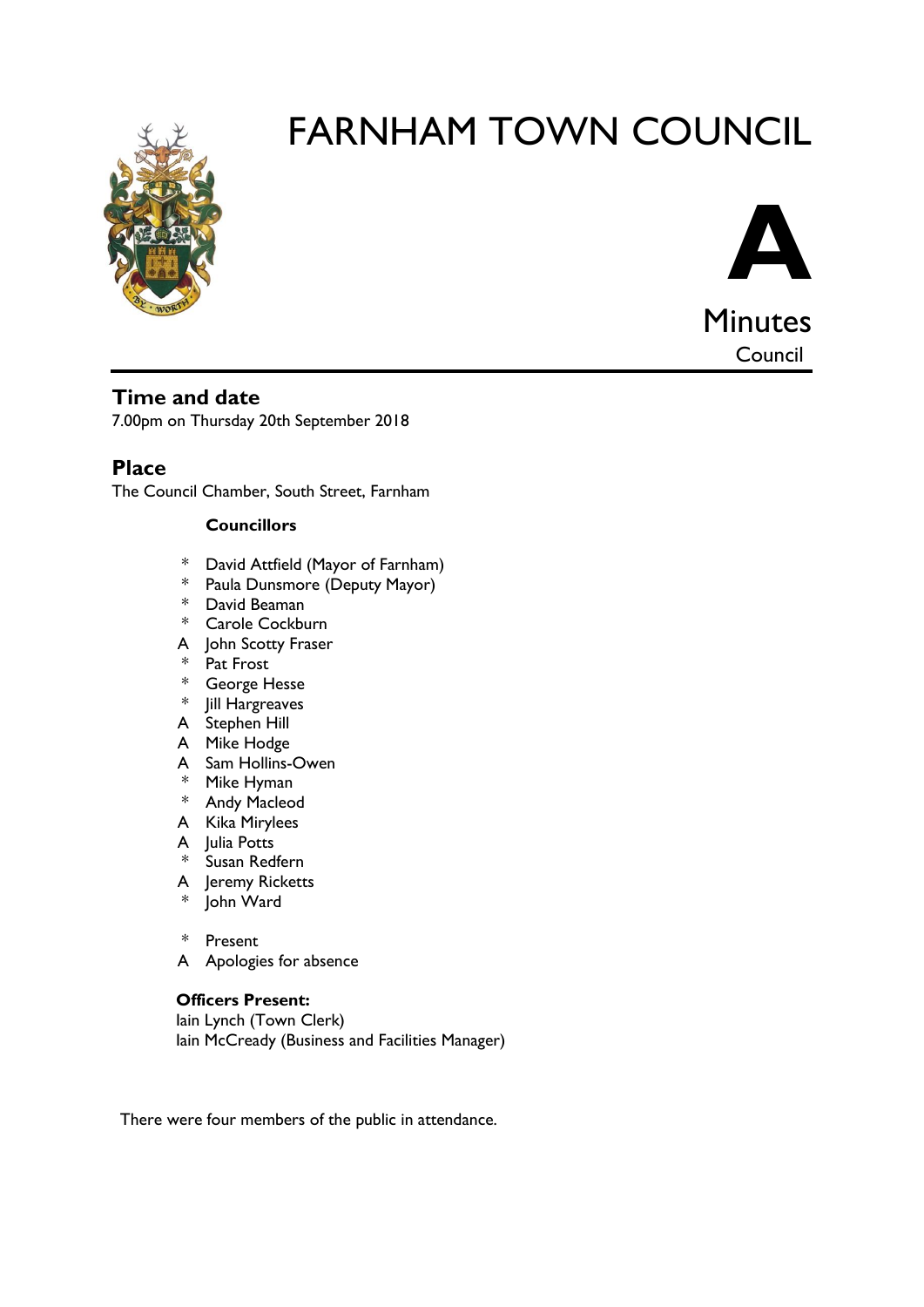#### **Prayers.**

Prayers were said by Revd Conrad Hicks of the Spire Church, an amalgamation of the Methodists and the United Reformed Church in Farnham. Revd Hicks explained how the merger was working and that the congregations would alternate between the churches now and be based in the Methodist Church whilst the refurbishment of the United Reformed Church took place.

#### **Presentation by Inspector Gary Smith**

Prior to the meeting, Inspector Gary Smith of Waverley's Safer Neighbourhood team gave an overview of policing in the area. He recognised that the public felt disengaged following the closure of the Farnham Police Station and the reduction of 'bobbies on the beat' but, he stressed, there was a real desire to engage more with young people and on the streets. The police have a focus to fight crime and bring offenders to justice and to make Waverley as safe as it can be. There had been a reduction of 6% in crimes carried out in Waverley in the past year.

Inspector Smith referred to the spate of ATM machine thefts and advised that police were not seen at the scene immediately as they were deployed to try and capture the offenders as they left the area. He highlighted the good work with parners in the Safer Waverley Partnership and said that there had been some positive action on unauthorised encampments in the summer.

In response to a question from Cllr Frost, Inspector Smith said that he hoped his team could be based in the Borough again rather than having to start and finish in Guildford. In response to a question from Cllr Hesse he advised that when the police helicopter was overhead at night it was on an active operation, details of which could be seen on the Surrey Police website. The National Police Air Service is managed by South Yorkshire Police and can cover Surrey from different bases.

#### C071/18 **Apologies for Absence**

Apologies were received from Cllrs Hill, Hodge, Hollins-Owen, Mirylees, Potts and **Ricketts** 

#### C072/18 **Declarations of interests**

Apart from the standard declarations of personal interest by councillors and by those who were dual or triple hatted by virtue of being elected to Waverley Borough Council or Surrey County Council, there were no disclosures of interest.

#### C073/18 **Minutes**

The Minutes of the Farnham Town Council Meeting held on Thursday 16<sup>th</sup> August 2018 were agreed to be signed by the Mayor as a correct record.

#### C074/18 **Questions and Statements by the Public**

i) Mr Lee Moran of the Farnham Soapbox Committee asked if the Town Council would support the event being planned for a Sunday in August 2019. The plan was for 75 soapboxes to race down Castle Street over a timed distance of 540 metres.

> Cllr Hargreaves asked that the details be passed to the Town Clerk and invited Mr Moran to address the next meeting of the Tourism and Events Working Group in November.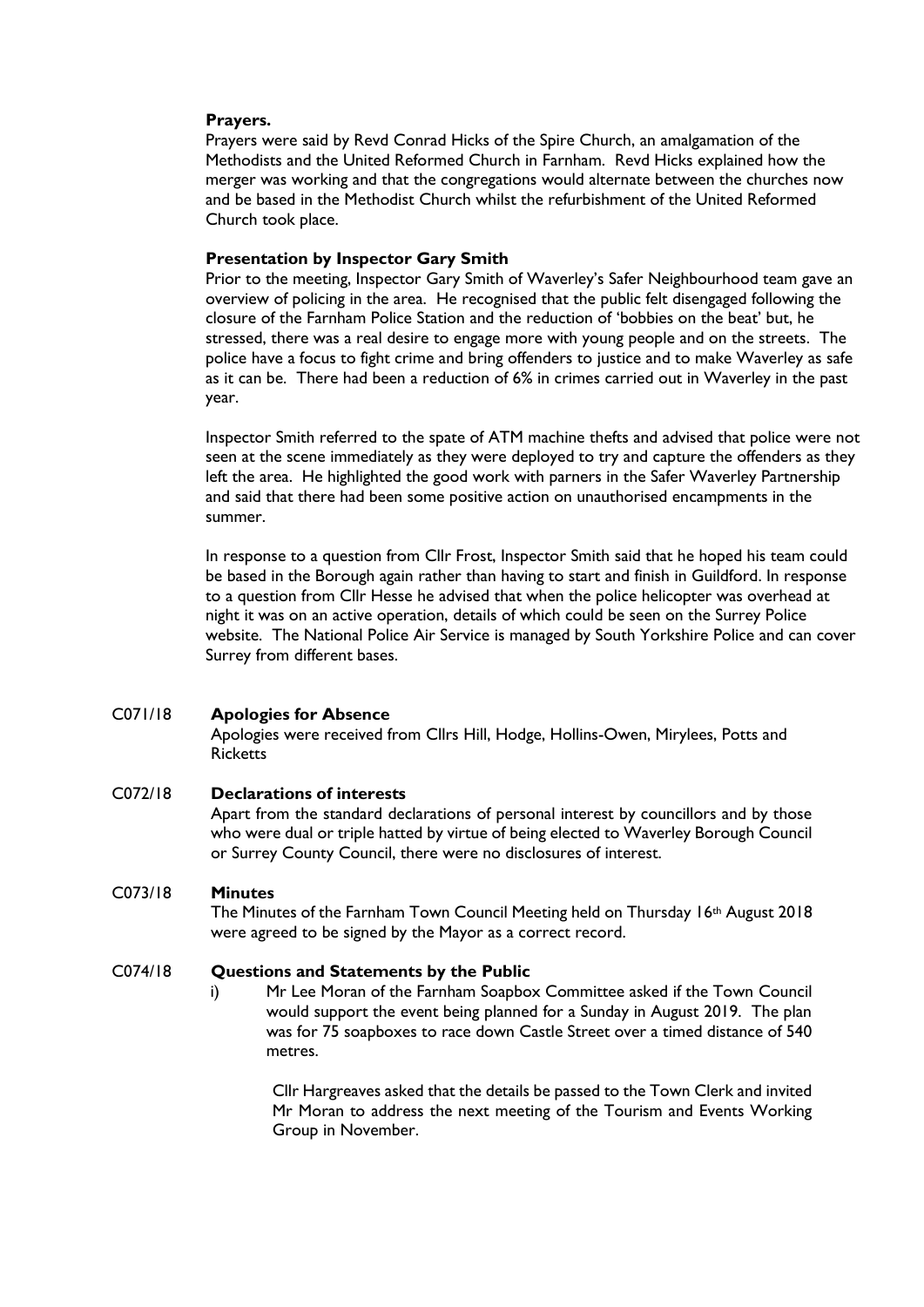ii) Mr Patrick Webber raised concerns over street lighting in Crosby Way leading through Mead Way into West Street. There was, he said, no lighting and this had long been an issue particularly as there were dark bollards which were a hazard.

In response, the Mayor advised that the Town Council would raise the matter with Surrey County Council.

#### C075/18 **Town Mayor's Announcements**

The Mayor reported on a number of engagements attended since the last meeting including:

- Attending a service to mark the amalgamation of the Methodist and United Reformed Church congregations;
- Assisting with the judging of the Hedgehogs 2019 Calendar;
- A special event hosted by the Mayor of Waverley to commemorate the service of the Canadian Armed Forces in the area, and a reception hosted by RAF Odiham;
- Supporting a number of Town Council events including the last Music in the Meadow of the season, the Gin Festival and the Food and Drink Festival, all of which had been a great success.

The Mayor commended the Heritage Open Days organisers who had again arranged a fantastic programme, and reminded Councillors of the Forthcoming venison Dinner.

C076/18 **Questions by Members** There were no questions by members in accordance with Standing Order 9.

#### **Part 1 – Items for Decision**

#### C077/18 **Tourism and Events Working Group**

Cllr Hargreaves introduced the notes of the Tourism and Events Working Group held on 4th September, at Appendix B to the agenda. Cllr Hargreaves advised that there had been three events over the summer where there had been rain that disrupted the event. Two of these had been moved to the Vineyard but the numbers attending had been low. As a result, the Working Group had agreed that in future events would be cancelled if the weather was poor rather than relocated.

Cllr Hargreaves reported on the successful programme of events over the Summer and of the Food and Drink Festival congratulating all staff, councillors and volunteers for their wonderful support. Cllr Hargreaves congratulated Helena Jarman for her new role and welcomed Sophie Walker as the new Events Manager.

Council noted the successful Cycle Races held in 2018 and that Council support was proposed again for 2019. Arrangements for Christmas lights, Christmas events and the 2-019 publications were noted and Farnham Town Council support for the Customer Excellence programme, the Waverley BIG Awards and Business Improvement District exploration were all endorsed.

#### C078/18 **Community Enhancement Working Group**

Cllr Hill presented the notes from the Working Group meeting held on  $5<sup>th</sup>$  September 2018, at Appendix C to the agenda.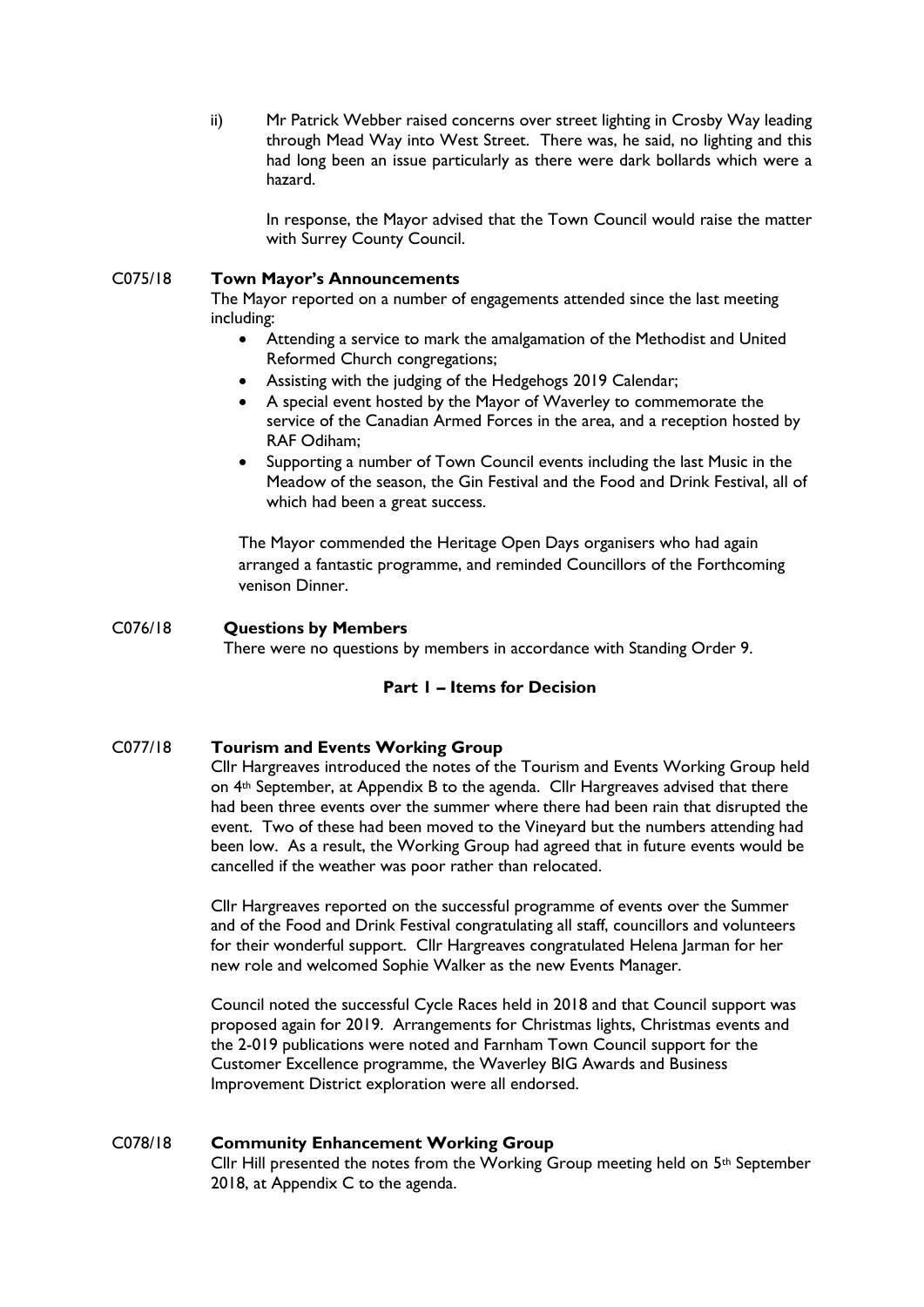Cllr Hill started by sharing his delight at the fantastic results for Farnham in the South and South East in Bloom awards. In fact they were probably the best achieved with Gold Awards in the Town Centre and Large Town category, Best in Surrey and a special Biodiversity Award for work being undertaken. He congratulated The Bishops Meadow and Victoria Garden Trustees for their Gold Awards and the success of communities in the Its Your Neighbourhood category. Cllr Hill was looking forward to the Farnham In Bloom Awards evening on 11<sup>th</sup> October when all the achievements would be celebrated.

Cllr Hill referred to the progress on a number of matters set out in the notes of the Working group, and commended to Council the Annual Report of the Bourne Conservation Group.

**It was RESOLVED** *nem Con* **that Council welcome the excellent report of the Bourne Conservation Group.**

#### C079/18 **Cemeteries and Appeals Working Group**

Cllr Cockburn reported on the notes from the Working Group meeting on held on 6th September 2018, at Appendix D to the agenda.

Cllr Cockburn advised that the cemeteries were looking good following recent investment, particularly in West Street, and was proud of the achievements of the cemeteries in winning silver gilt awards in south and South East in Bloom, with Badshot Lea being the Category winner. Participation gained useful feedback for future improvements.

The Mayor thanked everyone involved for what was a wonderful result.

#### C080/18 **Strategy and Finance Working Group**

Cllr Ward introduced the notes of the Strategy and Finance Working Group meeting held on 11<sup>th</sup> September 2018, at Appendix E to the Agenda. He reported on the progress on the Regulation 14 Consultation for the Neighbourhood Plan and the hope that a special Council could be held to consider any recommendations following the detailed analysis of responses.

#### **It was RESOLVED** *nem con* **that a Special Council Meeting be held on Monday 22nd October to consider any recommendations from the consultation and adopt a Regulation 15 Neighbourhood Plan**

C081/18 Council noted the update on the work of the Wellbeing Task Group; the plans for the Section 106 Task Group; progress on contracts and property matters and that a small grant had been agreed for the Farnham Sports Council towards the cost of the 2018 Sports Awards.

#### **Planning & Licensing Consultative Group**

C082/18 Cllr Hyman introduced the minutes of the Planning & Licensing Consultative Group meetings held on  $3^{rd}$  September 2018 and  $17^{th}$  September 2018, at appendices F and G.

> There were no significant applications to report but there was one application for eight dwellings that had caused great concern as it was within 400metres of the SPA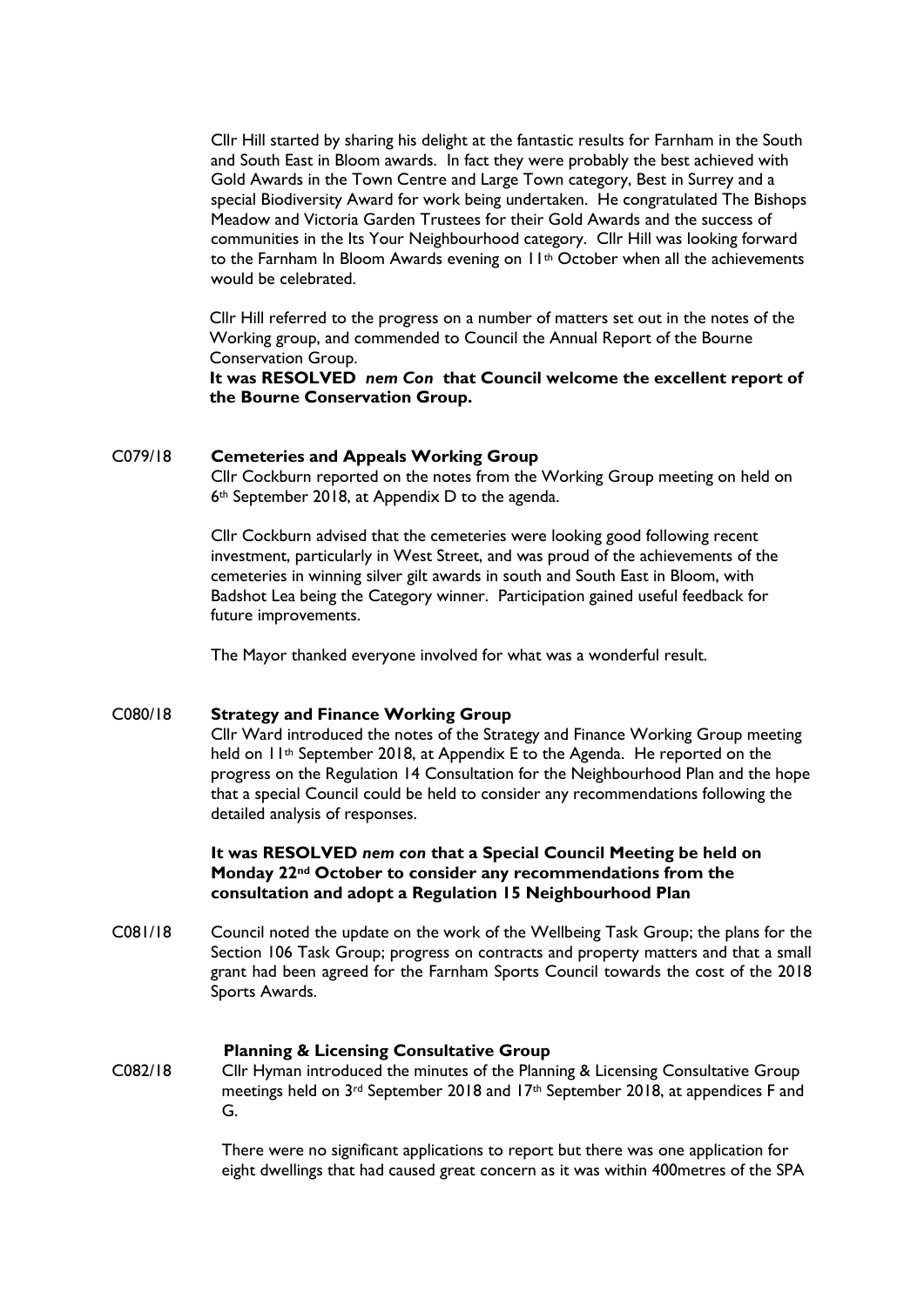and should have been refused in accordance with the requirements of Regulations. . Natural England appeared to be saying that it was permissible as the entrance to the site was just outside the 400m despite the fact that the houses were within the 400m zone. Members were concerned that this decision might cause a precedent for the future. Further clarification was awaited from Natural England and Waverley Borough Council.

#### **Part 2 – Items Noted**

#### C083/18 **Actions under the Scheme of Delegation**

The Town Clerk reported two actions.

- i) Appointing Edenred (UK Group) Ltd to manage the Childcare Voucher Scheme for the Council;
- ii) Appointing Aecom UK Ltd to undertake the Habitats Regulations Assessment for the Neighbourhood Plan

#### C084/18 **Reports from other Councils**

Councillor Macleod reported that Surrey County Council had issued a leaflet regarding the A31 closure to facilitate the building of the bridge for the Brightwells Scheme. It contained a number of errors which he was taking up with the Council.

Cllr Frost and the Mayor also asked Cllr Macleod to refer concerns over the number of roadworks and diversions that were causing difficulties.

#### C085/18 **Reports from Outside Bodies**

Cllr Cockburn reported on the latest meeting of the Farnham Sports Council which had had an exciting presentation by Farnham Boxing Club and their plans for the future. The Club was working with paralympian Rachel Morris, and it was hoped to make the club more inclusive with able-bodied and young people in wheelchairs working together.

#### C086/18 **Date of next meeting**

Members noted that the next scheduled Council Meeting would take place on Thursday 1st November 2018

The Mayor closed the meeting at 8.38.

Date Chairman

Notes written by Iain Lynch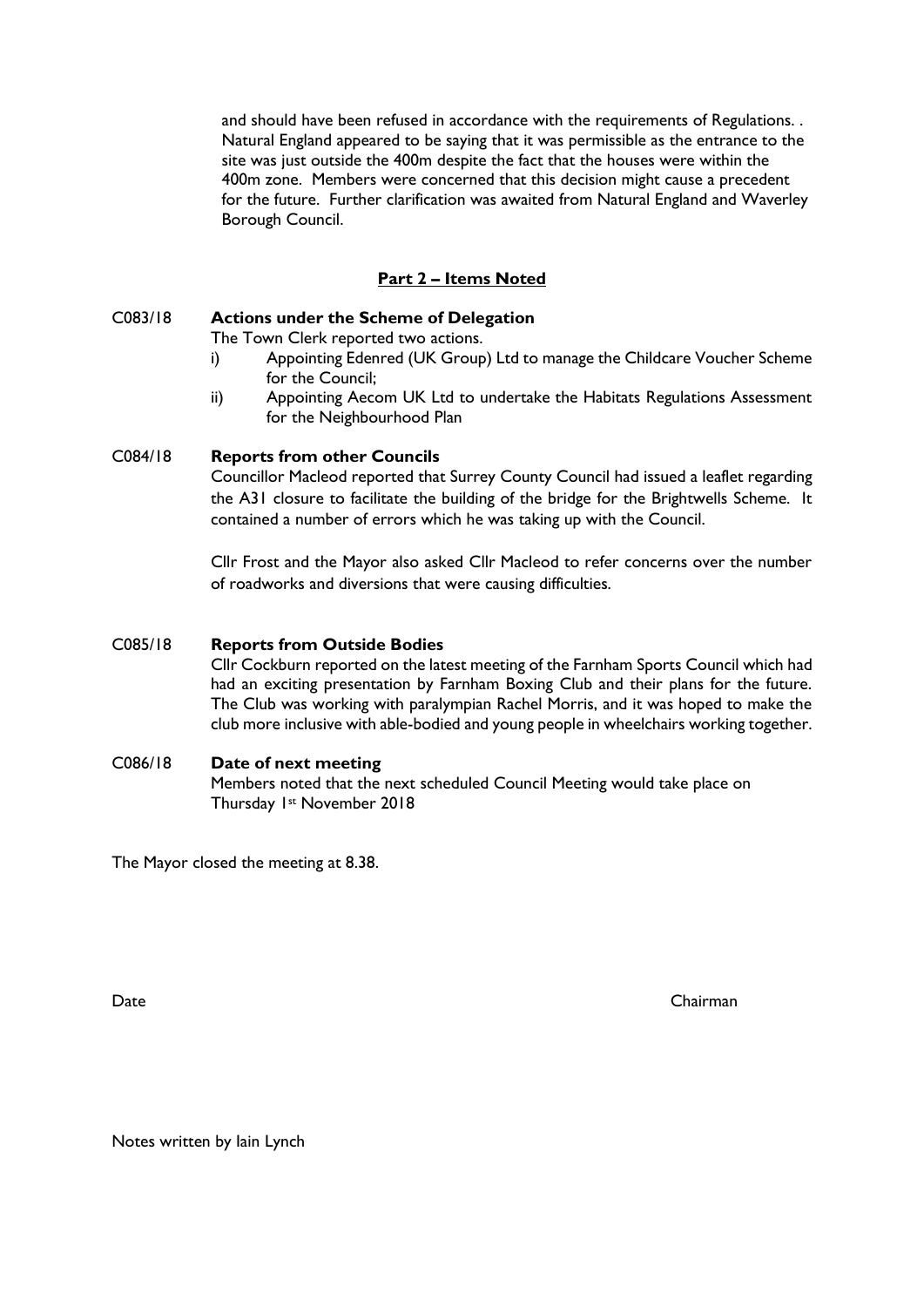

# FARNHAM TOWN COUNCIL



# **Notes Tourism & Events Working Group**

# **Time and date**

10am on Tuesday 4 September 2018

### **Place**

Town Clerk Office, Council Offices, South Street, Farnham

| <b>Attendees:</b>        | Councillors D Beaman, C Cockburn, J Hargreaves, A Macleod, S Hill,<br>M Hodge and K Mirylees |
|--------------------------|----------------------------------------------------------------------------------------------|
| <b>Officers Present:</b> | lain Lynch (Town Clerk), Sophie Walker (Events Manager)                                      |

#### **1. Apologies**

No apologies of absence were received.

#### **2. Notes of the last meeting**

The notes of the meeting of 23 June 2018 were agreed as an accurate record.

#### **3. Disclosure of Interests**

There were no disclosures of interest.

#### **4. Recent Events**

| <b>POINTS</b>                                                                                                                                                                                                                                                                                                                                                                                                                        | <b>ACTION</b>                                                      |
|--------------------------------------------------------------------------------------------------------------------------------------------------------------------------------------------------------------------------------------------------------------------------------------------------------------------------------------------------------------------------------------------------------------------------------------|--------------------------------------------------------------------|
| <b>Music in the Meadow:</b><br>Members received a review of the recent MITM summer<br>events. In the main it was agreed that the 2018 summer<br>programme had been a success. Members discussed ways to<br>improve the sound quality especially during the public<br>announcements. It was agreed to revisit the existing PA system<br>and consider fixed speakers to the bandstand for 2019.                                        | Events Manager to begin<br>arrangements for the 2019<br>programme. |
| It was also noted that during the course of the summer<br>programme, one event was cancelled and two were relocated<br>to The Vineyard due to poor weather conditions. Members<br>discussed the significant reduction in attendance during<br>inclement weather, even with a relocation to The Vineyard.<br>Members agreed a 24-hour notice of event cancellation was<br>required due to poor weather and The Vineyard would be used |                                                                    |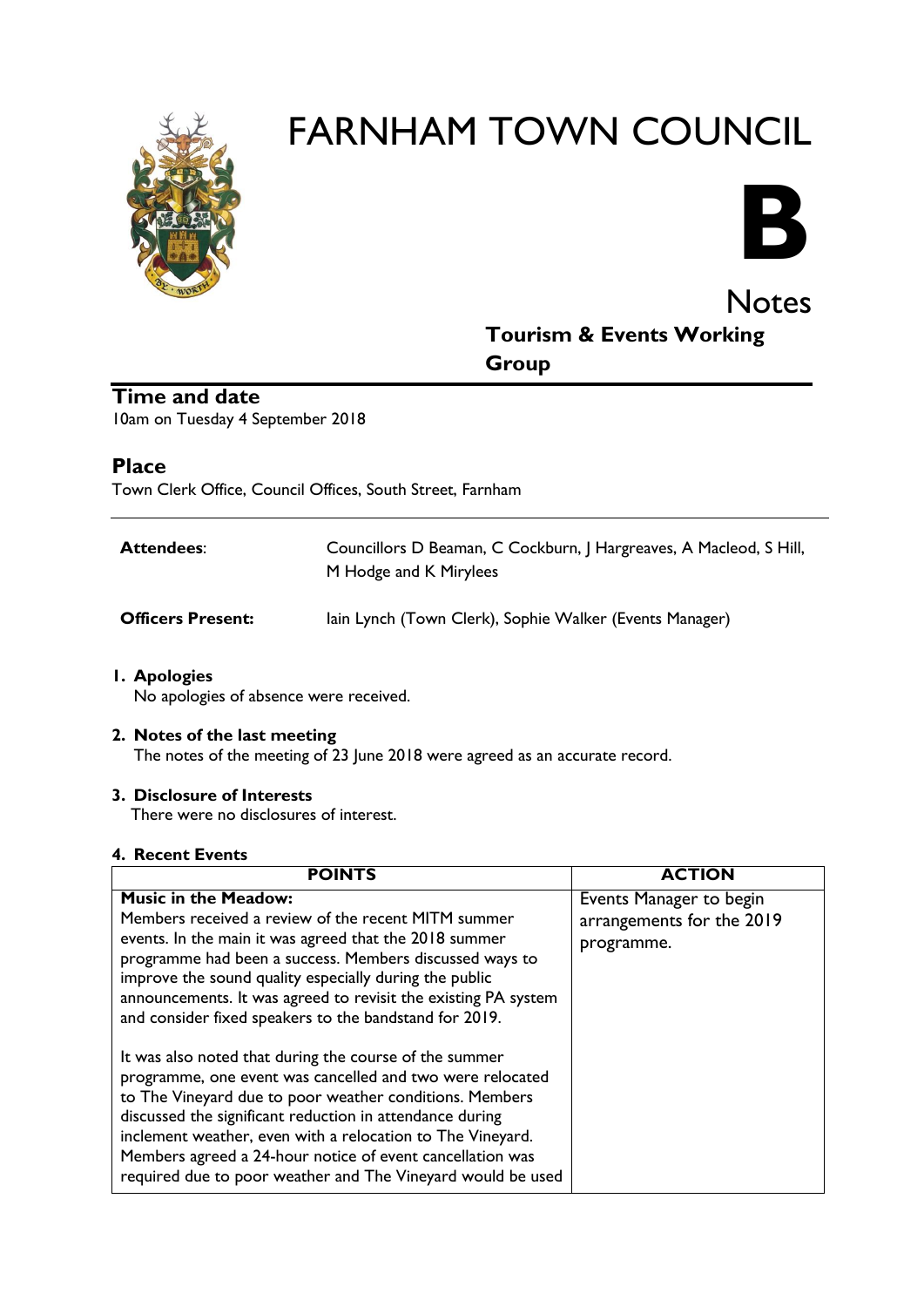| as a venue for Music in the Vineyard only. The Events Manager<br>to discuss cost implications with the relevant entertainment<br>and charities. |                               |
|-------------------------------------------------------------------------------------------------------------------------------------------------|-------------------------------|
| Carnival:                                                                                                                                       |                               |
| Members received a review of the 2018 Carnival, which                                                                                           |                               |
| Farnham Town Council invest in each year. Members briefly                                                                                       |                               |
| discussed an incident which had received complaints                                                                                             |                               |
| afterwards. The Town Clerk provided an update that a meeting                                                                                    |                               |
| had taken place with the Lions Club as an appropriate response<br>to mitigate any such incidents in the future. Members noted                   |                               |
| that parade marshals would be in place for 2019 to review                                                                                       |                               |
| floats before they participated.                                                                                                                |                               |
|                                                                                                                                                 |                               |
| <b>Cycle Races:</b>                                                                                                                             |                               |
| Members briefly discussed the recent Cycle Races and Farnham                                                                                    | Town Clerk to include in 2019 |
| Town Council's ongoing support of these. It was agreed that                                                                                     | budget                        |
| ongoing support and investment should be made towards the                                                                                       |                               |
| Children's Cycle Race.                                                                                                                          |                               |
|                                                                                                                                                 |                               |

#### **5. Forthcoming Events**

| <b>POINTS</b>                                                                                                                                                                                                                                                                                                                                                                                                                                                                                                                                                                                                                                                        | <b>ACTION</b>                                                                                                                                  |
|----------------------------------------------------------------------------------------------------------------------------------------------------------------------------------------------------------------------------------------------------------------------------------------------------------------------------------------------------------------------------------------------------------------------------------------------------------------------------------------------------------------------------------------------------------------------------------------------------------------------------------------------------------------------|------------------------------------------------------------------------------------------------------------------------------------------------|
| <b>Gin Festival:</b><br>Members received an update from the Events Manager on plans<br>for the upcoming festival on 14/15 September. It was noted<br>that both days were sold out with over 800 tickets sold.<br>Members noted there had been an increase in gin distillers<br>involved this year with both Great Hall and Cellar Bar being<br>used by distillers, as well as entertainment, a photo booth and<br>some seating. It was noted that this would help to filter the<br>crowd throughout the venue more evenly and avoid big<br>queues. The rooms upstairs; Barley and Tindle would also be<br>used for the Chase Masterclasses and the Distillers Talks. |                                                                                                                                                |
| Members volunteered their support during the event and the<br>Events Manager will circulate proposed staffing list to all<br>Councillors to confirm their attendance.<br>Decorations for the evening were briefly discussed, including<br>bunting, which, for this year the Maltings have requested floral<br>bunting to be used in the place of FTC branded bunting due to<br>the wedding fair Sunday morning. Cllr Cockburn also<br>mentioned white helium balloons as a consideration for décor.<br>The Events Manager will research further and consider as part<br>of the event decoration.                                                                     | Events Manager to circulate<br>proposed staffing list to all<br>Councillors.<br>Events Manager to research and<br>purchase decoration options. |
| <b>Food &amp; Drink Festival:</b><br>Plans for the upcoming festival on 30 September were<br>discussed, and members received a copy of the new festival<br>brochure. The Events Manager reported that Farnham Town<br>Council had been inundated with stall applications and plans<br>were progressing well. Cllr Hargreaves queried whether more<br>stall holders positioned in The Borough were possible this year.                                                                                                                                                                                                                                                |                                                                                                                                                |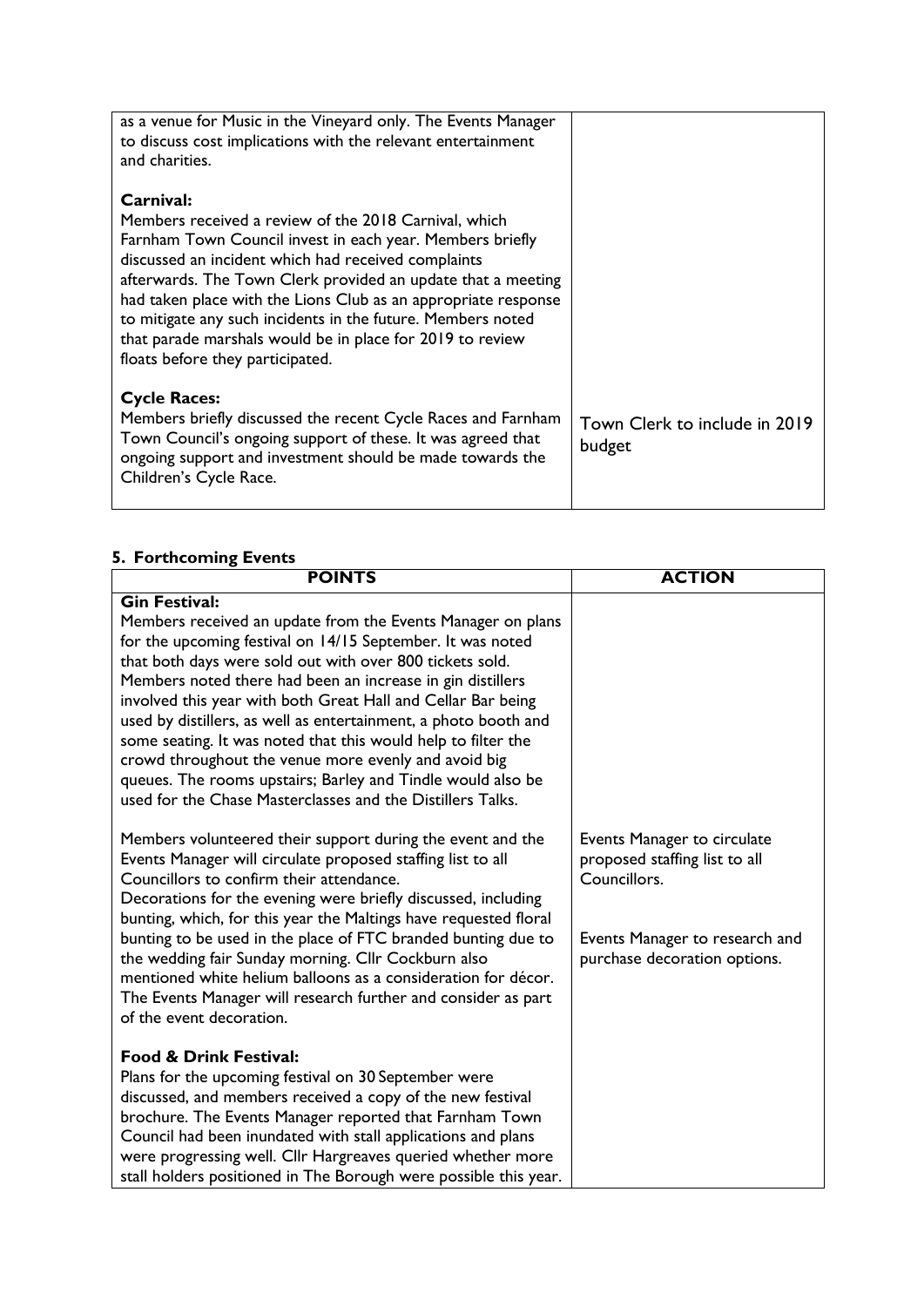| Town Clerk provided an updated for this year's layout, noting<br>the Principle Sponsor, Wiltshire & Sons would be displaying<br>two vehicles at the event. Members noted a site plan would be<br>confirmed in the coming weeks.                                                                                                                                                                                                                                                                                                                                                                                                                                                                                                                                         |                                                                                             |
|-------------------------------------------------------------------------------------------------------------------------------------------------------------------------------------------------------------------------------------------------------------------------------------------------------------------------------------------------------------------------------------------------------------------------------------------------------------------------------------------------------------------------------------------------------------------------------------------------------------------------------------------------------------------------------------------------------------------------------------------------------------------------|---------------------------------------------------------------------------------------------|
| Learning points from the 2017 Christmas Market were briefly<br>discussed and members noted a meeting between Farnham<br>Town Council, the Lions Club and Hedgehogs had been<br>arranged to discuss logistics and staffing. The need for clear<br>emergency contacts were noted and communication with stalls<br>via text alerts was also considered.                                                                                                                                                                                                                                                                                                                                                                                                                    | Events Manager to circulate<br>proposed staffing list to all<br>Councillors.                |
| Members volunteered their support during the event and the<br>Events Manager will circulate proposed staffing list to all<br>Councillors to confirm their attendance.                                                                                                                                                                                                                                                                                                                                                                                                                                                                                                                                                                                                   |                                                                                             |
| <b>Christmas Lights Switch on:</b><br>Members received a brief update on the Christmas Lights<br>Switch on this year on 17 November and noted an extended<br>celebration was to planned to take place in partnership with<br>The Vineyard, coordinated by Churches Together. The Town<br>Clerk provided an update that The Vineyard also hoped to<br>have a screen to show the lights switch on across the town at<br>4:30pm, followed by a transition into The Vineyard event until<br>the early evening. The Events Manager would schedule a<br>meeting with Churches Together and The Vineyard to discuss<br>further and begin planning.                                                                                                                             | Event Manager to schedule a<br>planning meeting with Churches<br>Together and The Vineyard. |
| <b>Christmas Carol Service:</b><br>The Town Clerk provided a brief update for the Christmas<br>Carol Service. Members noted a similar format to 2017 with<br>the exception of the reception being held after the service.                                                                                                                                                                                                                                                                                                                                                                                                                                                                                                                                               |                                                                                             |
| <b>Christmas Market:</b><br>Plans for the Christmas Market were briefly discussed and<br>Members noted the special discount stall holders had received<br>this year due to the poor weather incident and cancellation of<br>the market. Cllr Hargreaves raised a point regarding stall<br>holders offering being largely food related in recent years.<br>Other Christmas Markets, for example Winchester and<br>surrounding areas, were raised and it was agreed to explore<br>ways to expand the offering without limiting the quality.<br>The Town Clerk provided a brief update following a recent<br>meeting with the new owner of the Bush Hotel. Members<br>noted his plans to invest in the Hotel and fully support Farnham<br>Town Council's events programme. | Events Manager to progress                                                                  |
| <b>Heritage Open Days:</b><br>Cllr Hargreaves provided a brief update on the launch which<br>was a success. Members noted plans for the upcoming Heritage<br>Open Day on the 15 September 10am - 3:30pm and<br>volunteered their support at the event. It was also noted that<br>at 10:30am the Town Crier would be giving a talk regarding his<br>role. The Town Clerk also updated Members on the Exhibition                                                                                                                                                                                                                                                                                                                                                          | Event Manager to organise<br>exhibition for the event.                                      |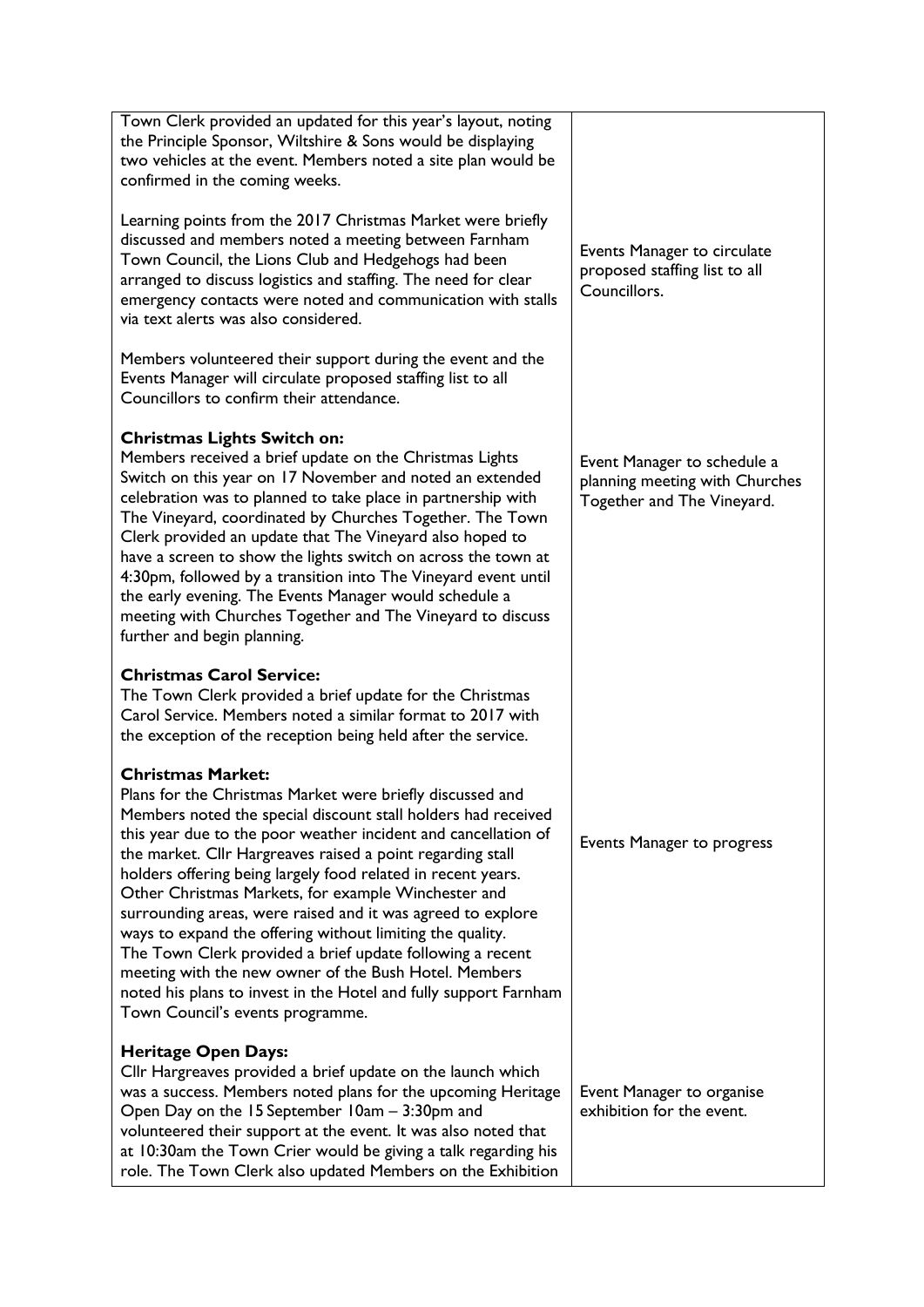| Display during the event which the Events Manager would<br>arrange.                                                                                                                                                                                                                                                                                                                                                                                                                                                                                             |                                                                         |
|-----------------------------------------------------------------------------------------------------------------------------------------------------------------------------------------------------------------------------------------------------------------------------------------------------------------------------------------------------------------------------------------------------------------------------------------------------------------------------------------------------------------------------------------------------------------|-------------------------------------------------------------------------|
| <b>Mike Hawthorn Celebration Parade:</b><br>The Town Clerk provided a brief overview of the Mike<br>Hawthorn 'Grand Prix de Farnham' Parade on 14 October,<br>marking 60 years since his FI Championship and to celebrate<br>his achievement. Members noted a range of sports and historic<br>cars would parade through the town in a figure eight finishing at<br>a display at the Maltings. There would also be a Church service<br>at St Andrews. Members also noted the event was expected to<br>draw a crowd of over 6,000 people. The Town Clerk reported | Town Clerk to update<br>Members on car selection.                       |
| a meeting was scheduled to confirm the arrangements.                                                                                                                                                                                                                                                                                                                                                                                                                                                                                                            | Members to notify the Events<br>Manager if they would like to<br>attend |

#### **6. Business Matters**

| <b>POINTS</b>                                                                                                                                                                                                                                                                                                                                                                                                                                                                         | <b>ACTION</b>                                                            |
|---------------------------------------------------------------------------------------------------------------------------------------------------------------------------------------------------------------------------------------------------------------------------------------------------------------------------------------------------------------------------------------------------------------------------------------------------------------------------------------|--------------------------------------------------------------------------|
| <b>Customer Excellence Programme:</b><br>The Events Manager provided an update for the programme,<br>formally known as Mystery Shopper Project. Members noted<br>key timings being the launch at the Bush Hotel on Tuesday 11<br>September 4 - 6pm, shortly followed by the mystery shopper<br>visits throughout October and culminating in an Awards<br>Ceremony at the Council Chambers on Tuesday 6 November<br>$6 - 7:30$ pm.                                                     |                                                                          |
| <b>Waverley BIG Awards:</b><br>The Town Clerk provided a brief update on this project led by<br>Waverley Borough Council and the chambers of Commerce.<br>Members noted that Farnham Town Council was sponsoring<br>the President's Award, presented by the Chamber of<br>Commerce to honour the best business in Farnham. All<br>Members were to encourage local businesses to apply. The<br>Awards Ceremony is scheduled for the evening of 19 October<br>at the Lythe Hill Hotel.  | All Members to encourage local<br>business applicants                    |
| <b>Business Improvement Districts:</b><br>The Town Clerk provided an update on the proposed Business<br>Improvement District initiative, as part of the Borough<br>economic strategy. Members noted Waverley were currently<br>in a process of engagement with businesses through Moisaic<br>and the consultation would lasting $6 - 9$ months, with the full<br>programme likely to kick off in 2020. The Town Clerk agreed<br>to update all Members in due course.                  | Defer to next meeting. Town<br>Clerk to update Members in due<br>course. |
| <b>Other business matters:</b><br>Members discussed other town related matters, including the<br>temporary A31 construction access bridge over the River Way<br>and the redevelopment of The Woolmead. A concern for loss<br>of footfall in the town and limited signage was discussed. The<br>Town Clerk briefly updated Members on the recent feature to<br>promote local businesses in the most recent Vantage Point,<br>which was well received by all Members. Members discussed |                                                                          |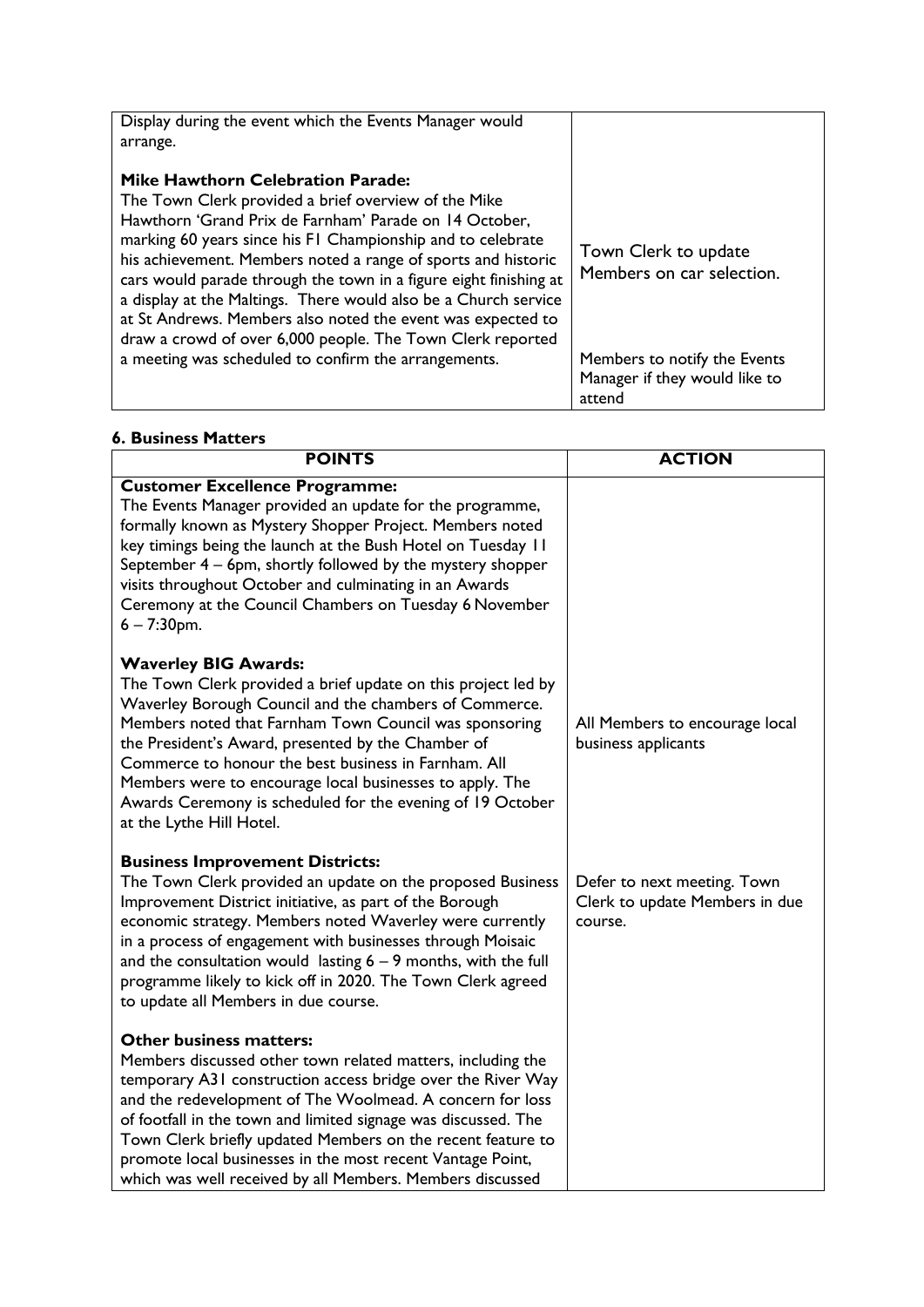| ways to limit the disturbance in the town and the likely knock |  |
|----------------------------------------------------------------|--|
| on affect for local businesses.                                |  |
|                                                                |  |

# **7. Christmas Lights 2018**

| <b>POINTS</b>                                                                                                                                                                                                                                                                                                                                                                                                                                                                                                                                                                                                                                                                                                                                                  | <b>ACTION</b>                                            |
|----------------------------------------------------------------------------------------------------------------------------------------------------------------------------------------------------------------------------------------------------------------------------------------------------------------------------------------------------------------------------------------------------------------------------------------------------------------------------------------------------------------------------------------------------------------------------------------------------------------------------------------------------------------------------------------------------------------------------------------------------------------|----------------------------------------------------------|
| The Town Clerk provided an update on the 2018 Christmas<br>Lights programme. Members noted that in the past the<br>Christmas lights programme is added to each year. The Town<br>Clerk reported that the current supplier, Light Angels are due<br>to provide a consolidated quote for this year. Members also<br>noted that due to the Woolmead redevelopment it may prove<br>more challenging to include East Street in the lights this year<br>and a new location would be investigated. Members discussed<br>creating a more festive set up within Cambridge Place with<br>options to discuss with businesses including a Christmas tree,<br>lighting, live music and including a feature in the Christmas<br>Brochure to encourage footfall in that area. | Defer to next meeting to be<br>discussed in more detail. |

# **8. 2019 Programme and Publications**

| <b>POINTS</b>                                                                                                                                                                                                                                                                                                                                                                                                                                                                                 | <b>ACTION</b>                                                                                                |
|-----------------------------------------------------------------------------------------------------------------------------------------------------------------------------------------------------------------------------------------------------------------------------------------------------------------------------------------------------------------------------------------------------------------------------------------------------------------------------------------------|--------------------------------------------------------------------------------------------------------------|
| Members discussed the draft 2019 programme of events and<br>related publications. The Events Manager provided all<br>members with a draft 2019 Hedgehogs Calendar which<br>promotes the Farnham Town Council events programme. The<br>Events Manager to check all dates and confirm with<br>Hedgehogs. Members agreed to allow Hedgehogs to sell the<br>2019 calendar at the upcoming Food Festival.                                                                                          | Events Manager to check dates<br>and confirm with Hedgehogs.                                                 |
| Music in the Meadow and Vineyard:<br>Members discussed extending both programmes from January<br>through to September. It was agreed that Music in the<br>Vineyard should extend into April, leading into Music in the<br>Meadow from May to September.<br>Members also noted the option of allocating tickets to the<br>Music in the Vineyard due to the capacity restriction of 150<br>people. The Events Manager to explore in more detail and<br>discuss feasibility with The Vineyard.   | Events Manager to update The<br>Vineyard with 2019 dates and<br>discuss the proposed plan for the<br>events. |
| <b>2019 Publications:</b><br>The Town Clerk updated Members that the 2019 Residents'<br>Guide was in progress. Due to 2019 Elections it was noted<br>that the Councillors list was likely to be a separate a pull-out<br>section next year. A new Visitors Guide would be produced<br>following the completion of The Woolmead and Brightwells<br>redevelopment. Members noted to provide Farnham Town<br>Council with any feedback or additions to next year's<br>publications by I October. | Members to provide feedback on<br>2019 publications by I October                                             |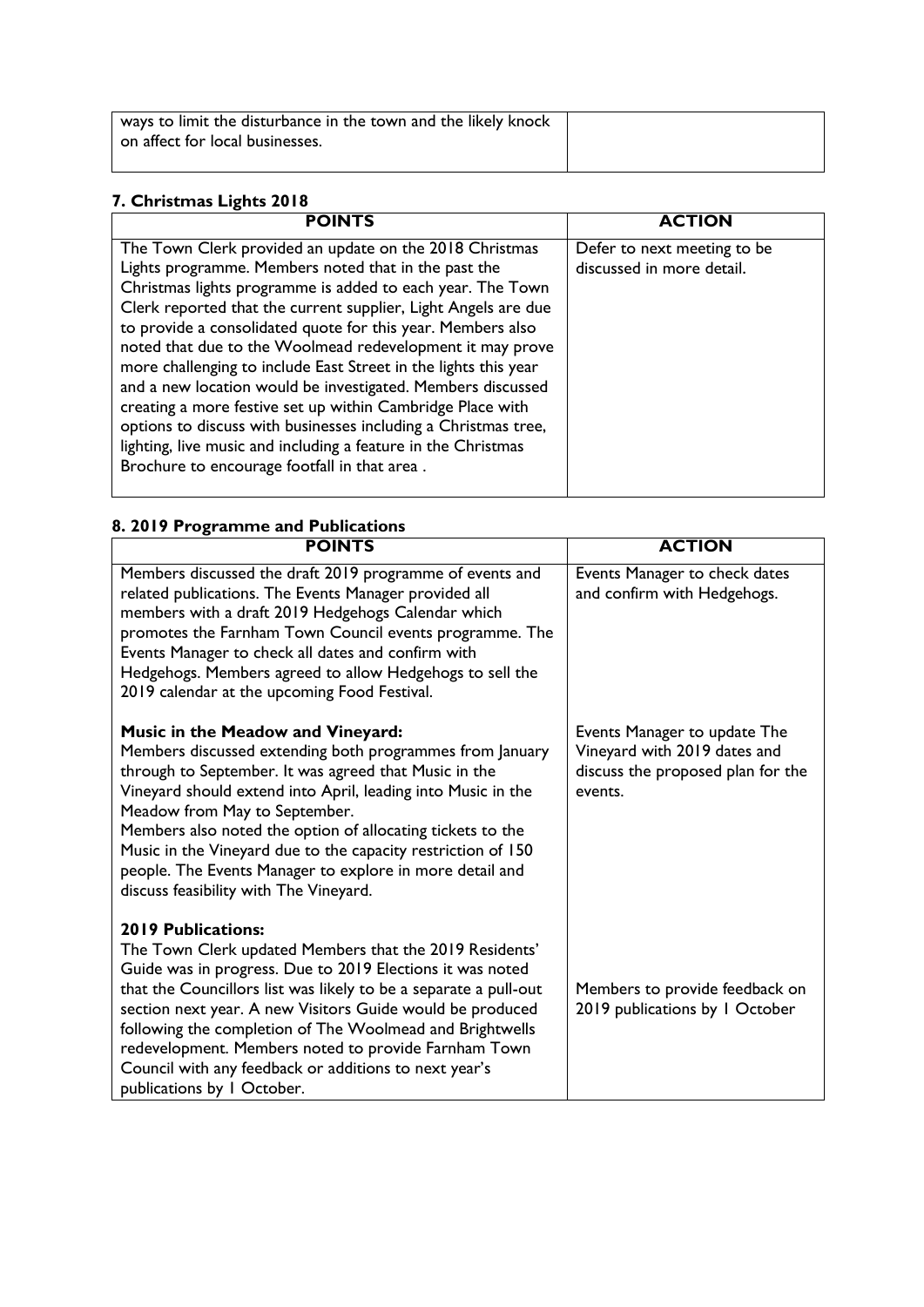### **9. Actions from last meeting:**

| <b>POINTS</b>                                                                                                                                                                                                                                                                                                        | <b>ACTION</b>                        |
|----------------------------------------------------------------------------------------------------------------------------------------------------------------------------------------------------------------------------------------------------------------------------------------------------------------------|--------------------------------------|
| Members briefly discussed the presentation by Sebastian Bone<br>on the proposal for a short film of Farnham. It was agreed to<br>revisit this in due course.                                                                                                                                                         | Members to revisit in due<br>course. |
| The Town Clerk updated Members on discussions with<br>Waverley regarding their economic strategy and thanked<br>Members for their feedback and comments to date. Other<br>points were raised including the creation of a UCA incubator<br>programme to encourage existing student to stay local after<br>graduation. |                                      |

### **Date of Next Meeting**

The next meeting was agreed as Tuesday 6<sup>th</sup> November 2018 at 10am.

Notes taken by Sophie Walker (Events Manager).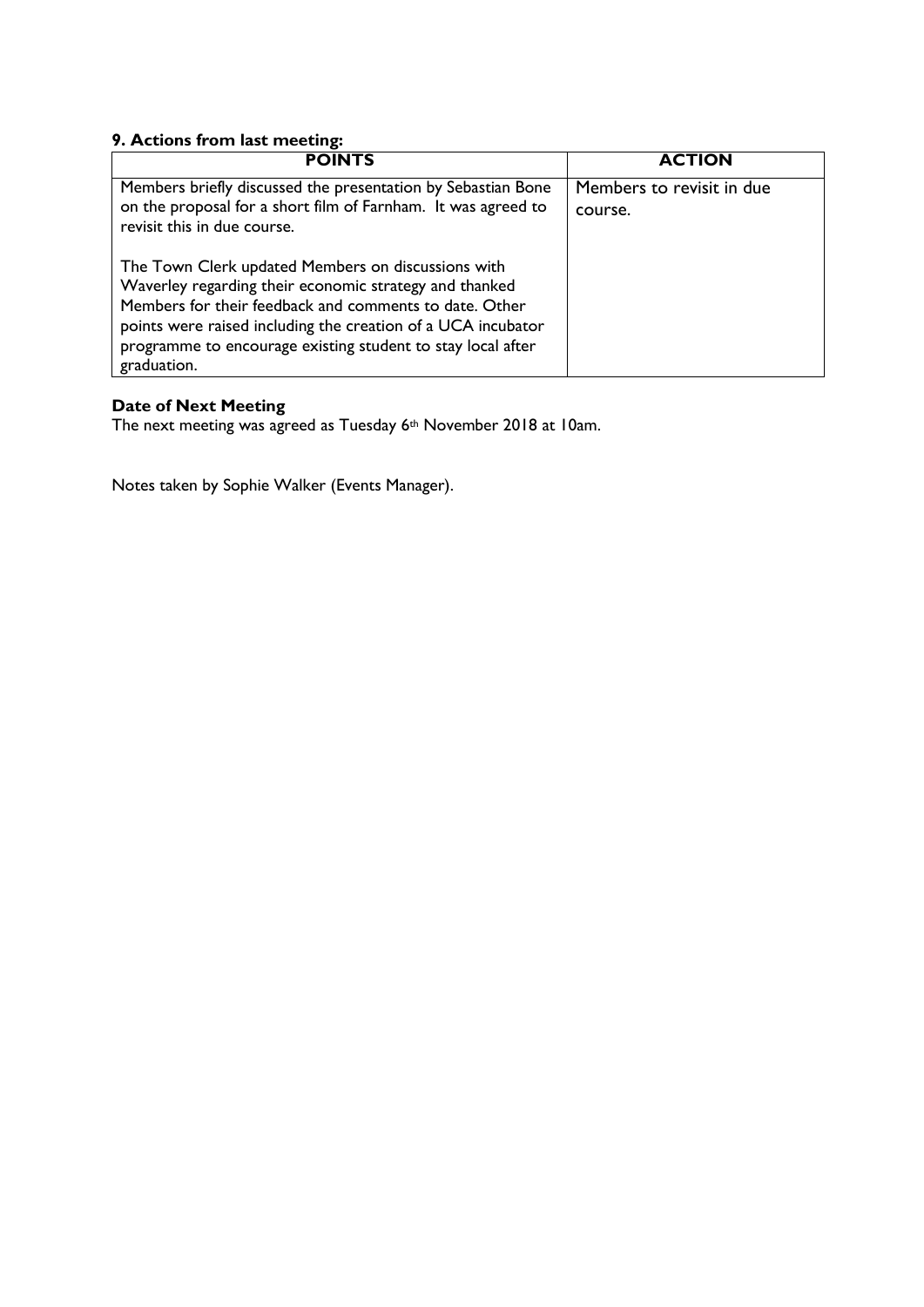

# FARNHAM TOWN COUNCIL

# **C**

# **Notes** Community Enhancement Working Group

**Time and date** 9:30am Wednesday 5 September 2018

#### **Place**

Byworth Room, South Street, Farnham

#### **Attendees:**

Members: Councillors David Beaman, Carole Cockburn, Stephen Hill, Mike Hyman and Susan Redfern.

Officers: Iain Lynch (Town Clerk), Iain McCready (Business and Facilities Manager), Lara Miller (Community Enhancement Officer), Joe Parsons (Environmental Services Officer at WBC) and Mandy Jack (Environmental Enforcement Officer at WBC).

#### **1. Apologies**

Apologies were received from Councillor Jeremy Ricketts.

#### **2. Declarations of Interest:**

There were no declarations of interest.

#### **3. Notes of Meeting held on Wednesday 13 June 2018**

| <b>POINTS</b>                                  | <b>ACTION</b> |
|------------------------------------------------|---------------|
| The notes of the previous meeting were agreed. |               |

#### **4. Farnham in Bloom**

|    | <b>POINTS</b>                                                                                                                                                                                                                                                                                                                                                                                                                                                  | <b>ACTION</b> |
|----|----------------------------------------------------------------------------------------------------------------------------------------------------------------------------------------------------------------------------------------------------------------------------------------------------------------------------------------------------------------------------------------------------------------------------------------------------------------|---------------|
|    | <b>Farnham in Bloom Community Group</b>                                                                                                                                                                                                                                                                                                                                                                                                                        |               |
| i) | Members noted the Community Group's recent activity,<br>including preparations for the upcoming Bloomin' Kids<br>Gardening Workshops in October as well as Big Pick Week.<br>Members also noted that the Community Group was looking<br>to hold a strategy meeting in November to assess what is and<br>isn't working and to plan for 2019. The Community Group is<br>also looking to recruit more hands on help for Farnham in<br>Bloom in terms of planting. |               |
|    | ii) Members noted that South & South East in Bloom judging<br>appeared to go well. The route was timed effectively and the                                                                                                                                                                                                                                                                                                                                     |               |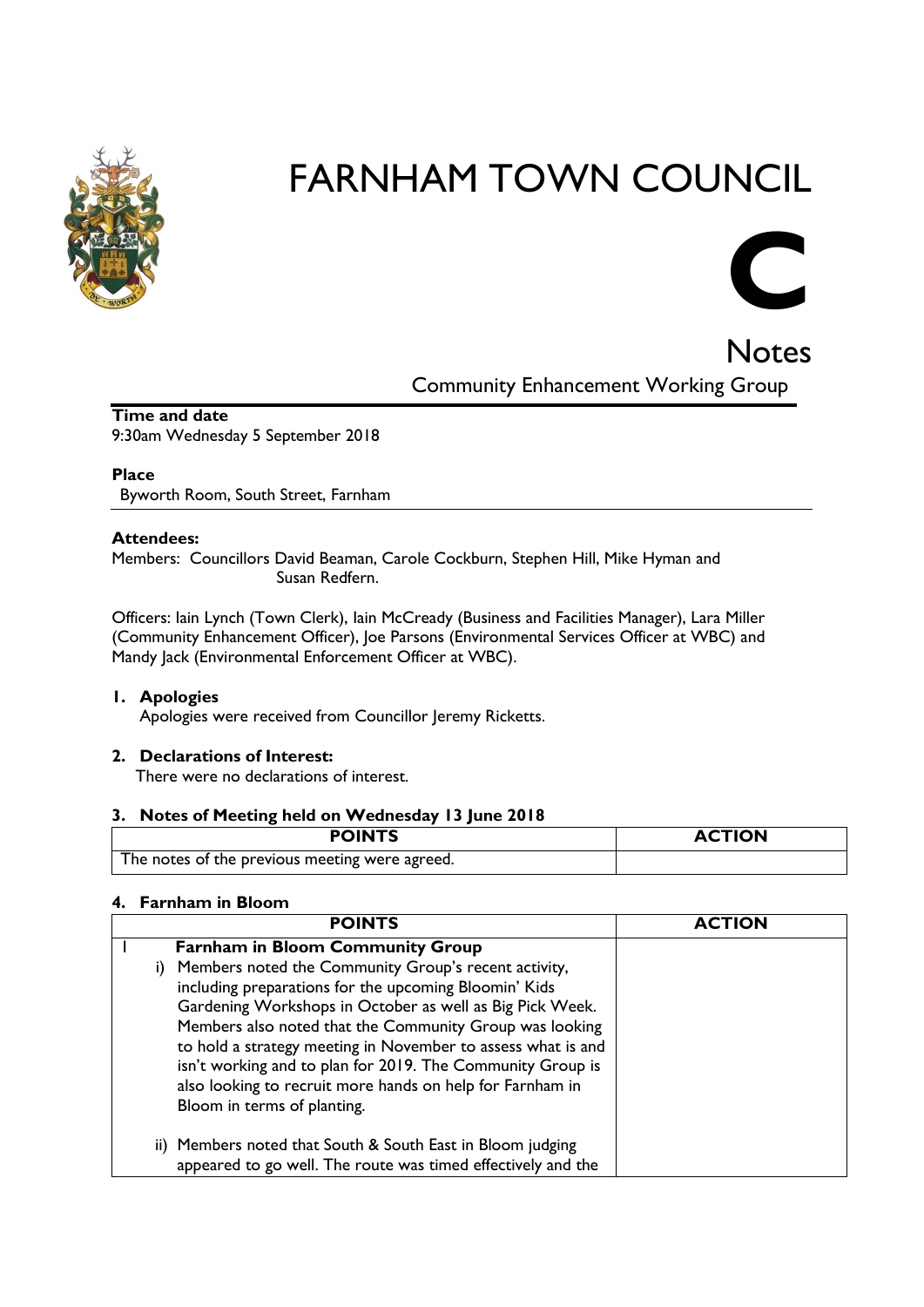| judges enjoyed meeting various community groups along the<br>way. The performance executed by The Dance Movement in<br>Gostrey Meadow was also fantastic. However, the judges did<br>not give much away so the results are eagerly awaited on<br>Friday 14 September.                                                                                                                                                                                                                   |                                                                  |
|-----------------------------------------------------------------------------------------------------------------------------------------------------------------------------------------------------------------------------------------------------------------------------------------------------------------------------------------------------------------------------------------------------------------------------------------------------------------------------------------|------------------------------------------------------------------|
| iii) Members noted that the Leader of 1 <sup>st</sup> Farnham Brownies had<br>been in touch about the brownie and guide centenary<br>celebrations in 2020. As part of their celebrations they would<br>like to have a prominent flower bed for the Units to plant up<br>in central Farnham. The carpet bed in Gostrey Meadow was<br>proposed to members who were in favour of the idea. The<br>Ist Farnham Brownies and Guides will fundraise to help raise<br>the $£1000$ sponsorship. | Officers to progress with 1st<br>Farnham Brownies and<br>Guides. |

### **5. Awards Evening**

| <b>POINTS</b>                                                                                                                                                                                                                                                                                                                                                                                                                                                                                                                                    | <b>ACTION</b>                                               |
|--------------------------------------------------------------------------------------------------------------------------------------------------------------------------------------------------------------------------------------------------------------------------------------------------------------------------------------------------------------------------------------------------------------------------------------------------------------------------------------------------------------------------------------------------|-------------------------------------------------------------|
| i) Members received an update on initial arrangements for the<br>Farnham in Bloom Awards, noting that they would be held at<br>Squire's Garden Centre on Thursday 11 October, with the<br>Schools Awards at 4pm and the Evening Awards at 6pm.<br>Members noted that they would receive formal invitations<br>and were encouraged to attend both ceremonies.<br>ii) Members were asked to put forward any candidates that they<br>felt deserved to win the Mayor's Special Award this year.<br>Several members put forward potential candidates. | Officers to discuss candidates<br>with the Mayor of Farnham |

# **6. Autumn Big Pick Week**

| <b>ACTION</b> |
|---------------|
|               |
|               |
|               |
|               |
|               |
|               |
|               |

#### **7. Sponsorship and Finance**

| <b>POINTS</b>                                                                                                                                                                                                                                                                                                                                                                                                           | <b>ACTION</b> |
|-------------------------------------------------------------------------------------------------------------------------------------------------------------------------------------------------------------------------------------------------------------------------------------------------------------------------------------------------------------------------------------------------------------------------|---------------|
| Members received an update on Farnham in Bloom<br>sponsorship, noting that the target of £20,000 had been<br>exceeded. Members noted that the total sponsorship raised<br>to date was £21,488, with further sponsorship expected from<br>winter basket and bulb tub sales later in the year.<br>ii) Members also noted the contributions made by each in kind<br>sponsor and commended the level of sponsorship raised. |               |

# **8. Bins by Boots Opticians**

| <b>POINTS</b>                                            | <b>ACTION</b> |
|----------------------------------------------------------|---------------|
| Members welcomed Joe Parsons and Mandy Jack from         |               |
| Waverley Borough Council, noting that Matt Nicholls, who |               |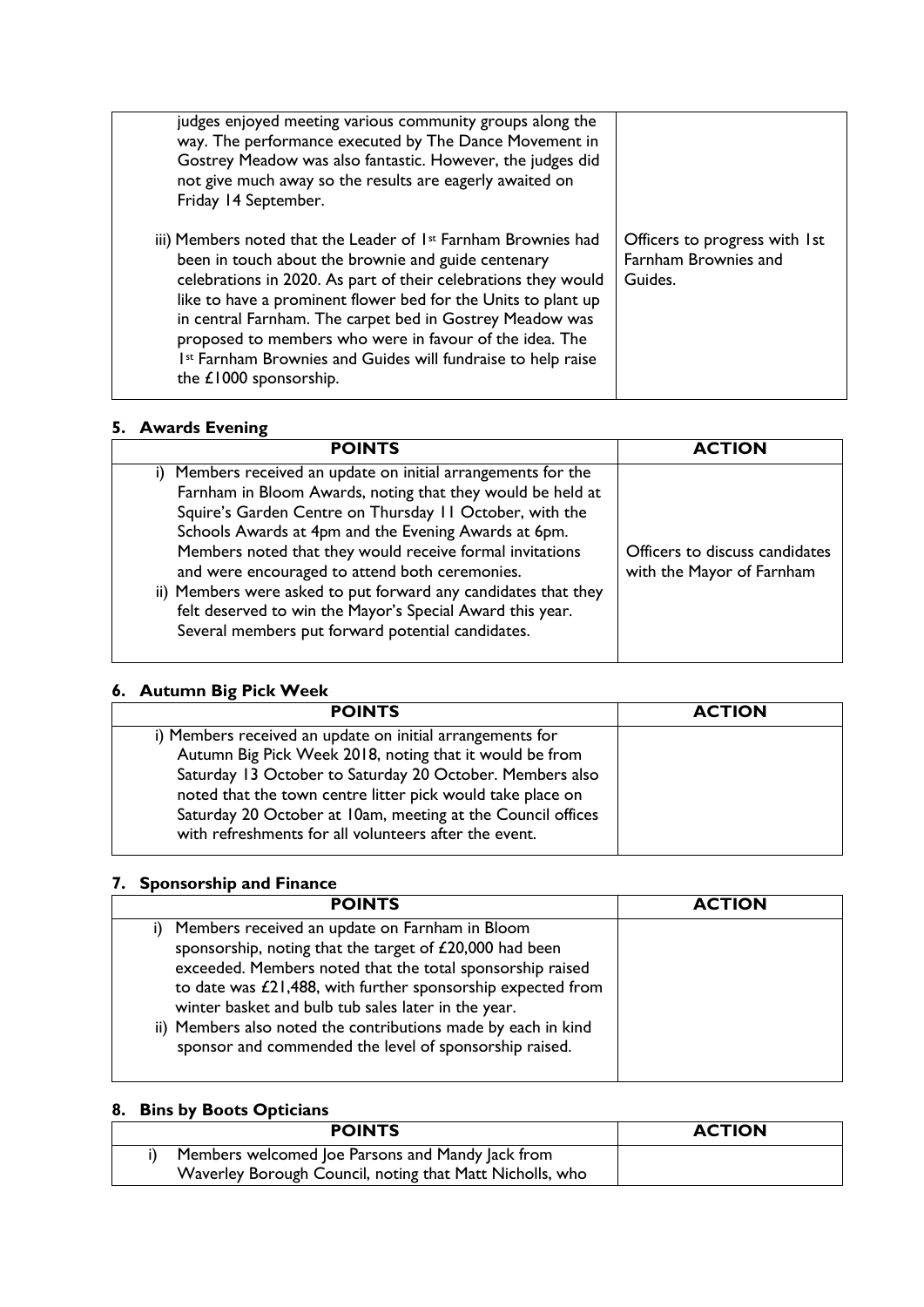| had previously been the liaison officer on the bins in the alley, | Officers to meet separately  |
|-------------------------------------------------------------------|------------------------------|
| had left WBC.                                                     | with WBC for a handover on   |
|                                                                   | the unsightly bins situation |
| Members noted that WBC had agreed to use land in Central          | and to progress storage/     |
| car park for either a bin storage unit or screen.                 | screening options in Central |
|                                                                   | car park.                    |
| Members noted that Farnham Town Council had already               |                              |
| agreed to contribute towards the cost of the storage unit.        |                              |
| Members thanked WBC for their support on the issue.               |                              |
|                                                                   |                              |

#### **9. Allotments**

| <b>POINTS</b>                                                                                                                                                                                                                                               | <b>ACTION</b>                                                                |
|-------------------------------------------------------------------------------------------------------------------------------------------------------------------------------------------------------------------------------------------------------------|------------------------------------------------------------------------------|
| Members received an update on Farnham allotments, noting<br>that Farnham Town Council remained unable to manage the<br>Weybourne Allotments and take on the lease, as Waverley<br>Borough Council were still waiting cancellation of an existing<br>lease.  |                                                                              |
| Members noted the current situation on vacancies, unpaid<br>rent and waiting list numbers.                                                                                                                                                                  |                                                                              |
| Members also noted that there had been a spate of fly tipping<br>at Six Bells Allotment. Members discussed the possibility of<br>installing a bollard or improved fencing at the entrance to Six<br>Bells to prevent unauthorised access and smarten it up. | Officers to prepare costings<br>for a bollard/chain fencing at<br>Six Bells. |

#### **10. Graffiti Update**

| <b>POINTS</b>                                                                                                                                                                                                                           | <b>ACTION</b> |
|-----------------------------------------------------------------------------------------------------------------------------------------------------------------------------------------------------------------------------------------|---------------|
| Members noted that graffiti is removed one Thursday every<br>month by the Council's contractor. If the graffiti is offensive<br>or on hoarding the Council's Outside Services Team now has<br>the ability to deal with it more quickly. |               |

# **11. Street Furniture Update**

|     | <b>POINTS</b>                                                                                                                                                                                                                                      | <b>ACTION</b>                                          |
|-----|----------------------------------------------------------------------------------------------------------------------------------------------------------------------------------------------------------------------------------------------------|--------------------------------------------------------|
|     | Members noted that there were plans to rewrap the two<br>South Street bus stops as the vinyl wraps were beginning to<br>fade. Members also noted that one panel of the West Street<br>bus stop would need to be replaced as it had been subject to |                                                        |
|     | graffiti and its removal had damaged the vinyl beneath.                                                                                                                                                                                            | Officers to clarify best<br>location for the bench and |
| ii) | Members noted that Cllr Frost had been contacted by a<br>resident about the need for a bench near Rowledge Doctor's<br>surgery.                                                                                                                    | seek landowner's<br>permission.                        |

# **12. The Bourne Conservation Group Report**

| <b>POINTS</b>                                              | <b>ACTION</b>                 |
|------------------------------------------------------------|-------------------------------|
| Members discussed the annual Bourne Conservation Group     | <b>Recommendation to</b>      |
| Report. The lead member commended the group on all of      | <b>Council to welcome the</b> |
| their hard work and thanked them for their thorough report | excellent report of the       |
| and overall contribution to 'In Bloom'.                    |                               |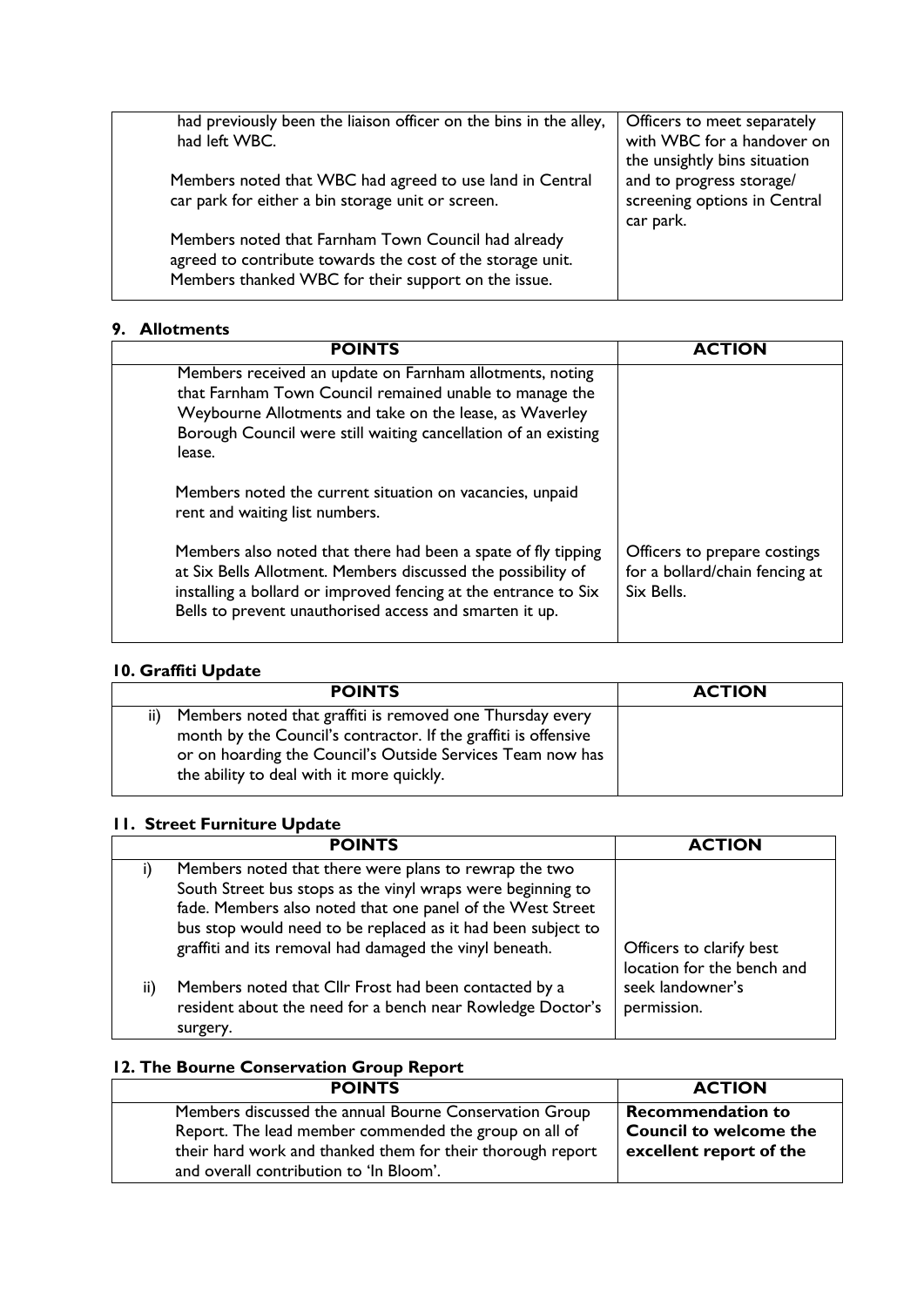| <b>Bourne</b><br><b>Conservation</b> |
|--------------------------------------|
| Group.                               |

#### **13. Risk Assessments**

| <b>POINTS</b>                                                                                                                                                                                                                                                                                                                | <b>ACTION</b>                                                                                                                                  |
|------------------------------------------------------------------------------------------------------------------------------------------------------------------------------------------------------------------------------------------------------------------------------------------------------------------------------|------------------------------------------------------------------------------------------------------------------------------------------------|
| Members reviewed the risk assessments for which the<br>working group was responsible. Members noted that there<br>were no amendments from last year and that the assessments<br>remained valid. It was agreed that the risk of unstable trees<br>should be included in the assessment this year following the<br>dry summer. | Officers to arrange an<br>additional inspection of trees<br>in the allotments and<br>cemeteries and update the<br>risk assessment accordingly. |

# **14. Date of Next Meeting**

| <b>POINTS</b>                                                                                     | <b>ACTION</b> |
|---------------------------------------------------------------------------------------------------|---------------|
| It was agreed that the date of the next meeting would be<br>Wednesday 14 November 2018 at 9.30am. |               |

Meeting ended at 11am

Notes taken by Lara Miller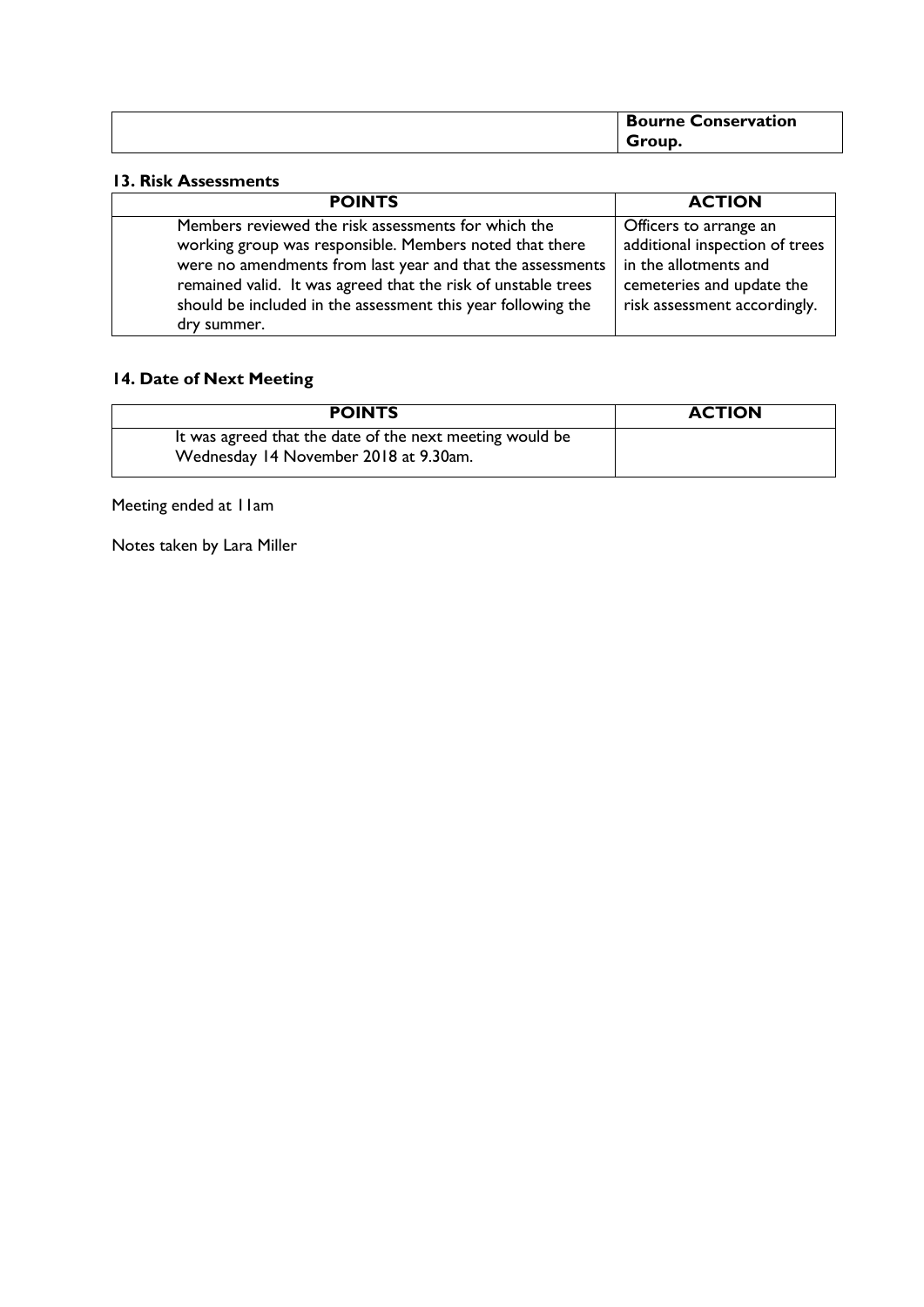

# FARNHAM TOWN COUNCIL

# **Notes** Cemeteries and Appeals Working Group

**D**

# **Time and date**

9.30am on Thursday 6th September

**Place**

Byworth Room, Council Offices, South Street, Farnham

**Attendees:** Councillors Carole Cockburn, Jill Hargreaves, Mike Hodge, Susan Redfern and John Ward

**Officers present**: Iain McCready (Business and Facilities Manager), Adrienne Owen (Cemetery Services Administrator)

- **1. Apologies for Absence**  No apologies were received
- **2. Declarations of Interest**

No declarations of interest were received.

#### **3. Notes of Last Meeting**

| <b>POINTS</b>                                                                        | <b>ACTION</b> |
|--------------------------------------------------------------------------------------|---------------|
| The notes of the meeting held on Thursday 21 <sup>st</sup> June 2018<br>were agreed. |               |

#### **4. Cemetery Regulations**

| <b>POINTS</b>                                                                                                               | <b>ACTION</b>                                    |
|-----------------------------------------------------------------------------------------------------------------------------|--------------------------------------------------|
| The Working Group was updated on the progress of the                                                                        | The Officers to continue with                    |
| implementation of the new cemeteries regulations in relation<br>to overplanting and non-approved fencing around the graves. | the enforcement of the rules<br>and regulations. |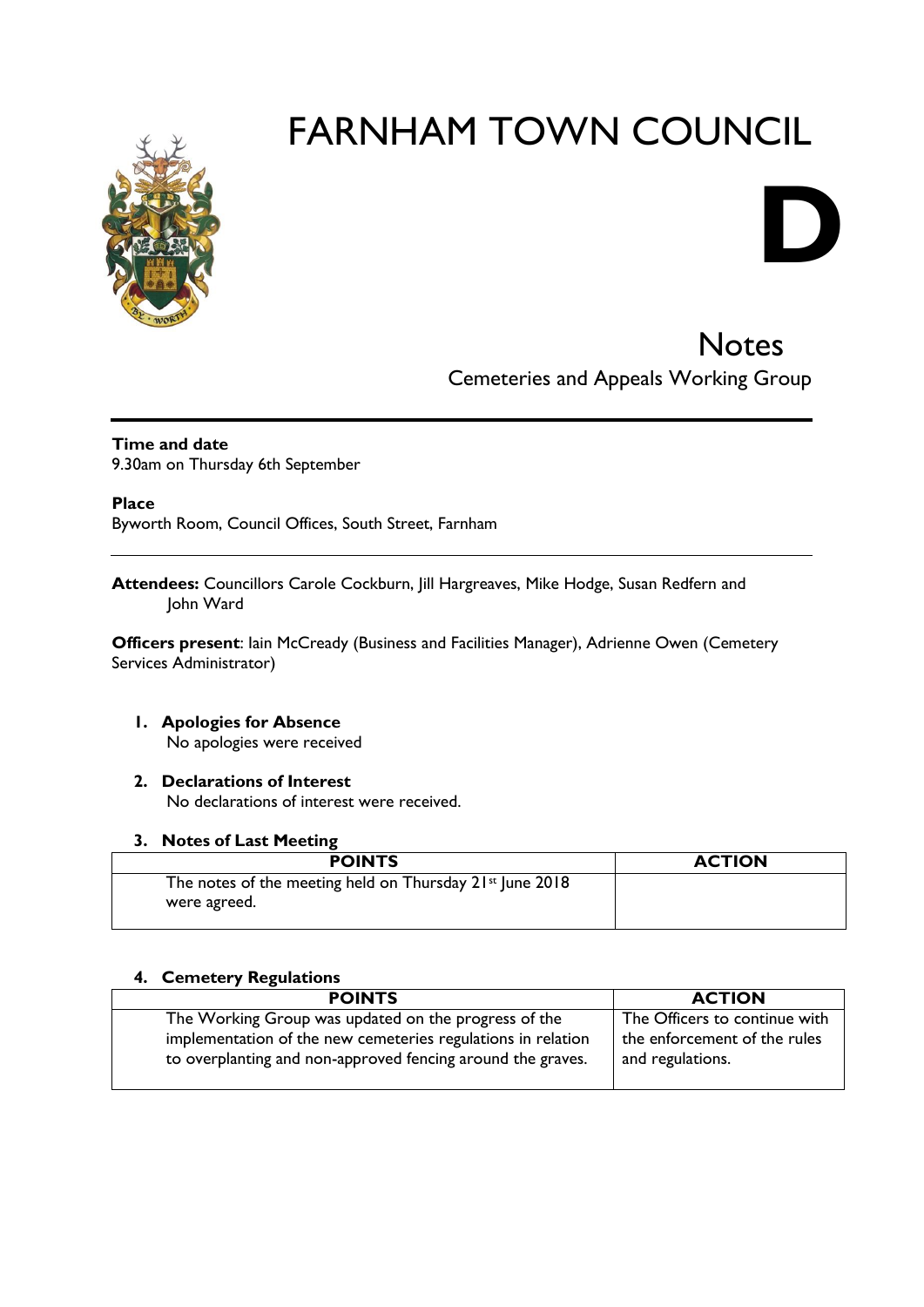# **5. Memorial Repairs**

| <b>POINTS</b>                                                                                                         | <b>ACTION</b>                |
|-----------------------------------------------------------------------------------------------------------------------|------------------------------|
| The Working Group was informed on the current status of the                                                           | The Business and Facilities  |
| memorial repair programme within West Street Cemetery.                                                                | Manager to progress with the |
| Mr A Prince who has been engaged to carry out the repairs has                                                         | programme in line with       |
| been unable to work due to an accident. It is hoped the memorial<br>repairs will are hoped to start again in October. | budgets.                     |
|                                                                                                                       |                              |

# **6. Garden of Reflection**

| <b>POINTS</b>                                                | <b>ACTION</b>                |
|--------------------------------------------------------------|------------------------------|
| The Working Group was informed on the current status of the  | The Business and Facilities  |
| renovation works at the Garden of Reflection. The Working    | Manager to progress with the |
| Group were informed that the Pergolas were in place and work | programme in line            |
| was nearly finished on the pathways. The Group were informed | with                         |
| that the planting would take place in October.               | budgets.                     |

| <b>Risk Assessments</b><br>7 <sup>1</sup>                                                                                |                                                                                                             |
|--------------------------------------------------------------------------------------------------------------------------|-------------------------------------------------------------------------------------------------------------|
| <b>POINTS</b>                                                                                                            | <b>ACTION</b>                                                                                               |
| The Working Group considered the risk assessments relating to<br>Cemeteries and Appeals and confirmed they were current. | The Business and Facilities<br>Manager to manage the<br>highlighted risks within the<br>report for council. |

### **8. Maintenance of the Cemeteries**

|     | <b>POINTS</b>                                                                                                                                                                                    | <b>ACTION</b>                                                                                                    |
|-----|--------------------------------------------------------------------------------------------------------------------------------------------------------------------------------------------------|------------------------------------------------------------------------------------------------------------------|
|     | The Working Group was briefed on the current maintenance<br>scheme, pathway repairs and railings.                                                                                                |                                                                                                                  |
| I)  | The Working Group noted that the Probation Services team<br>continue to paint railings at Green Lane Cemetery and we are<br>helping with the potting on of the Spring Bedding at the<br>Nursery. | The Business and Facilities<br>Manager to monitor.                                                               |
| ii) | The Working Group were informed that pathway works for<br>2018/2019 are at the quotation stage with Heathyfields and<br>James Aldred pricing for the works.                                      | The Business and Facilities<br>Manager to gather information<br>and report at the next<br>Working Group meeting. |

# 9. **Items for future Meetings**

| <b>POINTS</b>                                                   | <b>ACTION</b>               |
|-----------------------------------------------------------------|-----------------------------|
| The Working Group requested an updated report on potential      | The Business and Facilities |
| income generation schemes throughout the Cemeteries e.g. the    | Manager to produce a report |
| current bench pricing, grave maintenance and headstone washing. | for the next scheduled      |
|                                                                 | meeting.                    |
|                                                                 |                             |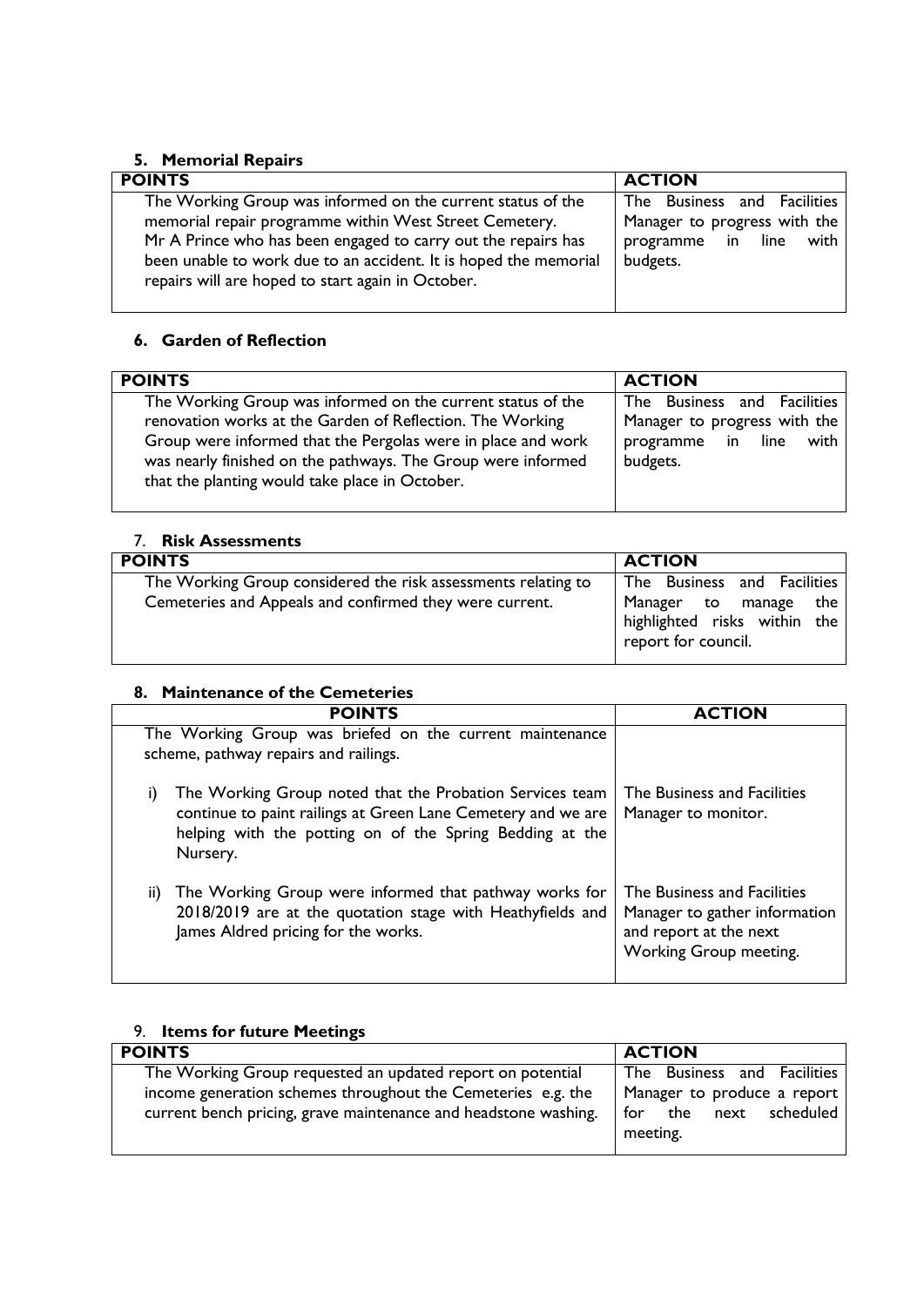#### **Date of next meeting**

The date of the next meeting was agreed as Thursday  $13<sup>th</sup>$  November at 9:30am meeting at the Garden of Reflection, West Street Cemetery.

The meeting closed at 12:00

Notes by Iain McCready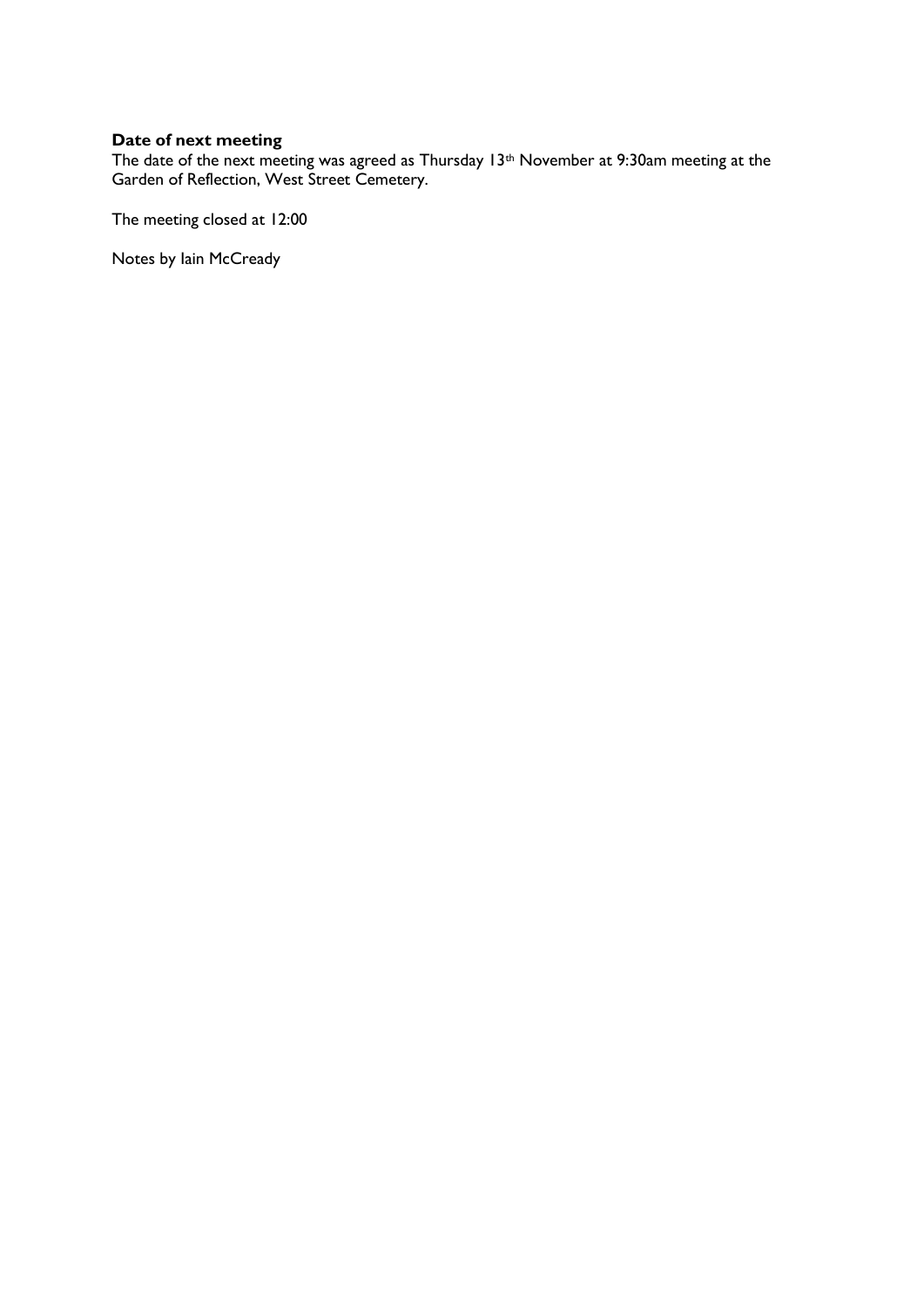

# FARNHAM TOWN **COUNCIL**



**Notes** Strategy and Finance Working Group

**Time and date** 9.30am Tuesday 11th September 2018

**Place** Town Clerk's Office, South Street, Farnham

#### **Attendees:**

Members: Councillors, David Beaman, Pat Frost. John Ward

Officers present: Iain Lynch (Town Clerk) Iain McCready (Business and Facilities Manager)

#### **1. Election of Chairman**

In the absence of the Lead Member, Cllr Ward chaired the meeting

#### **2. Apologies**

Apologies were received from Cllrs Carole Cockburn, Jill Hargreaves, Stephen Hill and Jeremy **Ricketts** 

#### **3. Declarations of Interest**

No Declarations of Interest were made.

#### **4. Notes of Meeting held on 17th July 2018**

| <b>POINTS</b>                                  | <b>ACTION</b> |
|------------------------------------------------|---------------|
| The notes of the previous meeting were agreed. |               |

#### **5. Finance Report**

| <b>POINTS</b>                                                                                                                                         | <b>ACTION</b> |
|-------------------------------------------------------------------------------------------------------------------------------------------------------|---------------|
| Members noted that the External Audit had not yet been<br>received.<br>Members noted the latest BACS and cheque payments available<br>for inspection. |               |
|                                                                                                                                                       |               |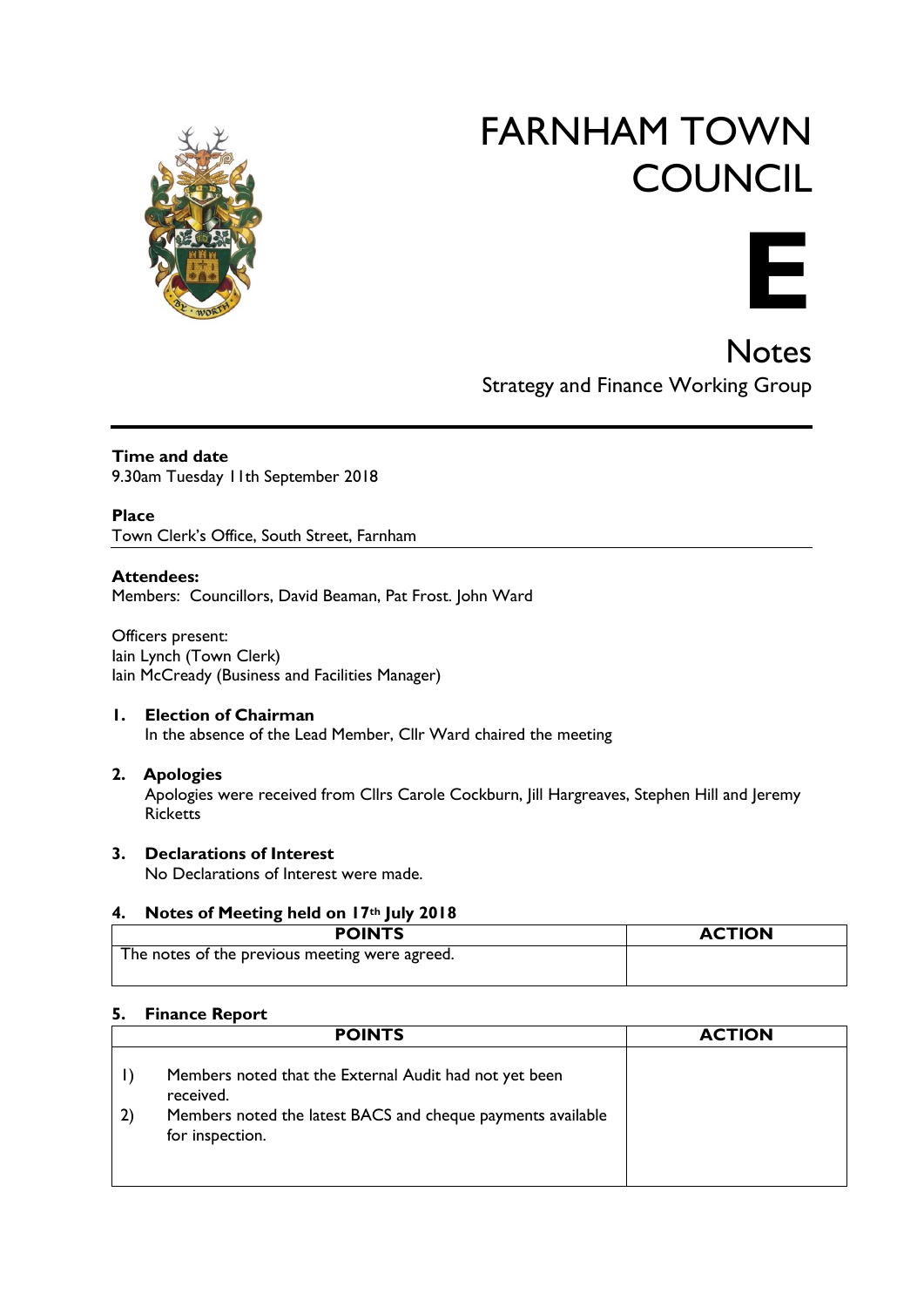# **6. Task Group reports**

|                     | <b>POINTS</b>                                                                                                                                                                                                                                                                                                                                                                                                                                                                                                                                                                                                                           | <b>ACTION</b>                                                                                                                                                                                        |
|---------------------|-----------------------------------------------------------------------------------------------------------------------------------------------------------------------------------------------------------------------------------------------------------------------------------------------------------------------------------------------------------------------------------------------------------------------------------------------------------------------------------------------------------------------------------------------------------------------------------------------------------------------------------------|------------------------------------------------------------------------------------------------------------------------------------------------------------------------------------------------------|
|                     | <b>Infrastructure Planning Group</b>                                                                                                                                                                                                                                                                                                                                                                                                                                                                                                                                                                                                    |                                                                                                                                                                                                      |
| i)                  | Members noted the progress on the Regulation 14                                                                                                                                                                                                                                                                                                                                                                                                                                                                                                                                                                                         |                                                                                                                                                                                                      |
|                     | consultation and that the HRA report was being<br>commissioned. The Infrastructure Planning Group hope to<br>analyse the responses at its next meeti8ng and make<br>recommendations on any changes to a special meeting of<br>Council which was proposed to be held on Monday 22 <sup>nd</sup><br>October.                                                                                                                                                                                                                                                                                                                              | <b>Recommendation to</b><br><b>Council that a Special</b><br><b>Council Meeting be held</b><br>on Monday 22 <sup>nd</sup> October<br>to consider any<br>recommendations from<br>the consultation and |
|                     | <b>Well-being Task Group</b>                                                                                                                                                                                                                                                                                                                                                                                                                                                                                                                                                                                                            | adopt a Regulation 15                                                                                                                                                                                |
| i)<br>$\mathsf{ii}$ | The Working group noted that a presentation had been<br>made about a new website aimed at connecting people<br>over 50. The Task Group felt this was an interesting and<br>worthwhile project that was being piloted with services<br>around the Farnham area and could have some synergy<br>with the social prescription project. A number of areas for<br>further investigation had been suggested to Everconnect's<br>champion Jonny McCausland.<br>Members noted that the next Well-being event was being<br>held at Farnham Hospital on Saturday 22 <sup>nd</sup> September and<br>would be attended by Members of the Task Group. | Neighbourhood Plan.                                                                                                                                                                                  |
|                     | <b>Section 106 Task Group</b>                                                                                                                                                                                                                                                                                                                                                                                                                                                                                                                                                                                                           |                                                                                                                                                                                                      |
| iii)                | The Working Group noted that a meeting was being held<br>with Waverley Officers and Portfolio holder to discuss the<br>processes for dealing with Section 106 funding. This would<br>be used to inform the Task Group. It was agreed that<br>Farnham's Planning Officer Jenny de Quervain should also<br>attend if possible.                                                                                                                                                                                                                                                                                                            |                                                                                                                                                                                                      |

# **6. Contracts and Property matters**

| <b>POINTS</b>                                                         | <b>ACTION</b>                    |
|-----------------------------------------------------------------------|----------------------------------|
| Members received an update on a range of contracts and property       |                                  |
| matters including: •                                                  |                                  |
| Council's cleansing requirements.                                     |                                  |
| <b>Weybourne Allotments</b><br>٠                                      |                                  |
| Weybourne War Memorial<br>$\bullet$                                   | Town Clerk to write to           |
| <b>Telecoms</b><br>$\bullet$                                          | <b>Waverley Chief Executive.</b> |
| <b>IT Support</b><br>$\bullet$                                        |                                  |
| Gostrey Meadow toilets and Borelli Shelter<br>$\bullet$               |                                  |
| The new vehicle                                                       | <b>Business and Facilities</b>   |
|                                                                       | Manager to action other          |
| Progress on each area was noted and further reports would be          | matters                          |
| submitted on relevant matters. The Business and Facilities Manager is |                                  |
| to update local Members from Waverley on the Weybourne War            |                                  |
| Memorial progress.                                                    |                                  |
|                                                                       |                                  |
| It was agreed the Town Clerk should write again to the Waverley       |                                  |
| Chief Executive over the lack of progress on the transfer of the      |                                  |
| Weybourne allotments.                                                 |                                  |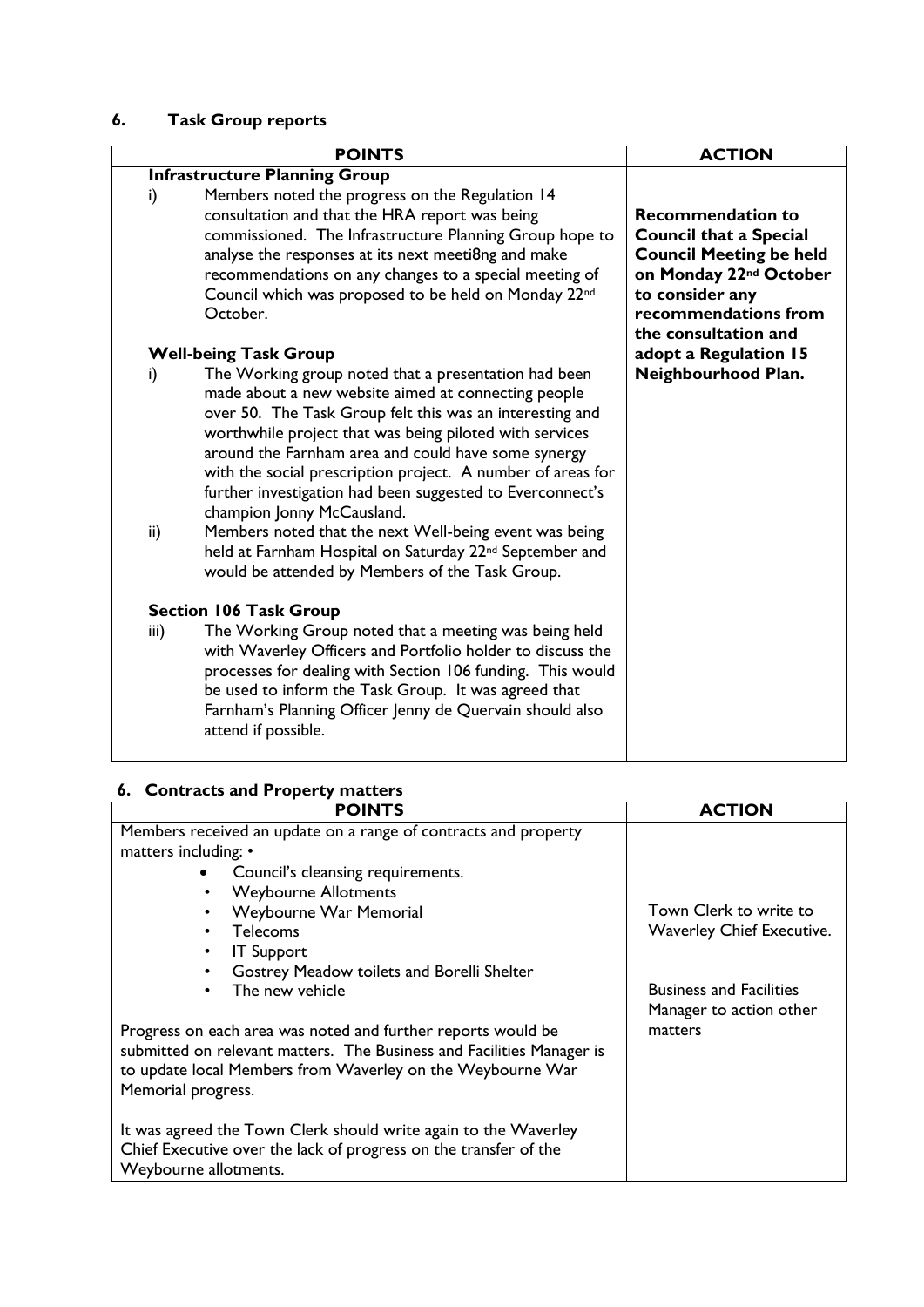| It was noted that the new vehicle ran on natural gas rather than LPG    |
|-------------------------------------------------------------------------|
| and this was being taken up with the supplier as it required additional |
| fittings.                                                               |

#### **8. Grants**

| <b>POINTS</b>                                                                                                                                                                                                                                                              | <b>ACTION</b>          |
|----------------------------------------------------------------------------------------------------------------------------------------------------------------------------------------------------------------------------------------------------------------------------|------------------------|
| Members noted the timetable for Grant Applications (October to<br>December) for 2019-20 grants.                                                                                                                                                                            |                        |
| It was agreed that a small grant of £250 be paid to the Farnham Sports<br>Council to assist with the costs of the Farnham Sports Awards.<br>Members also suggested that discussions take place with the Sports<br>Council over the potential for a future Community Games. | Town Clerk to progress |

### **9. Town Clerk Update**

| <b>POINTS</b>                                           | <b>ACTION</b> |
|---------------------------------------------------------|---------------|
| The Town Clerk updated members on recent staff changes. |               |
|                                                         |               |

# **10 Date and time of next meeting**

| <b>POINTS</b>                                                 | <b>ACTION</b>           |
|---------------------------------------------------------------|-------------------------|
| Members agreed that the next meeting would take place on 23rd | Town Clerk to circulate |
| October 2018 at 9.30am.                                       | agenda                  |
|                                                               |                         |

The meeting ended at 9.40am.

Notes written by Iain Lynch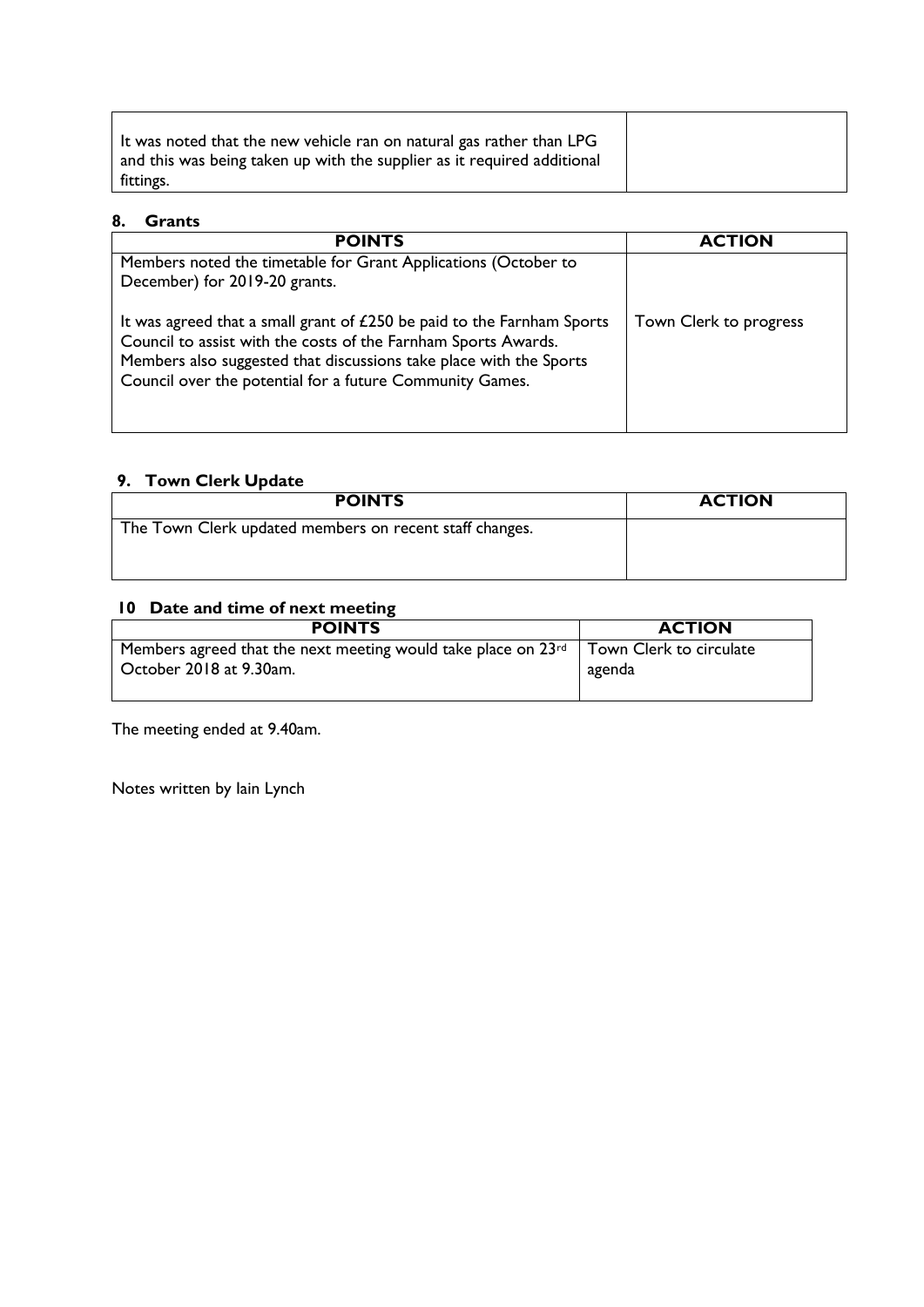

# FARNHAM TOWN COUNCIL

**Notes** Planning & Licensing Consultative Group

**F**

**Time and date 9.30am** on Monday 3 September 2018

**Place** Council Chamber, South Street, Farnham

#### **Planning & Licensing Consultative Group Members Present**

Councillors M Hyman - Chair Councillor D Beaman Councillor J Fraser Councillor A Macleod Councillor | Ward

#### **Officers in attendance:** Jenny de Quervain

**NOTE: The comments and observations from Waverley Borough Councillors are preliminary ones prior to consideration at Borough Council level and are based on the evidence and representations to the Town Council.**

- **1. Apologies** Councillor C Cockburn and Councillor J Ricketts
- **2. Declarations of Interest** None were received.

#### **3. Applications Considered**

#### **Farnham Bourne**

#### **WA/2018/1279 Farnham Bourne Kayleigh Taylor**

Erection of extensions and alterations to existing garage to provide ancillary accommodation. BLACK LAKE COTTAGE, TILFORD ROAD, LOWER BOURNE GU10 3RN

**Farnham Town Council objects to the application to provide ancillary accommodation. A separate application should be submitted for a new dwelling as the proposal is too large to be considered as ancillary. A new dwelling is subject to an Appropriate Assessment.**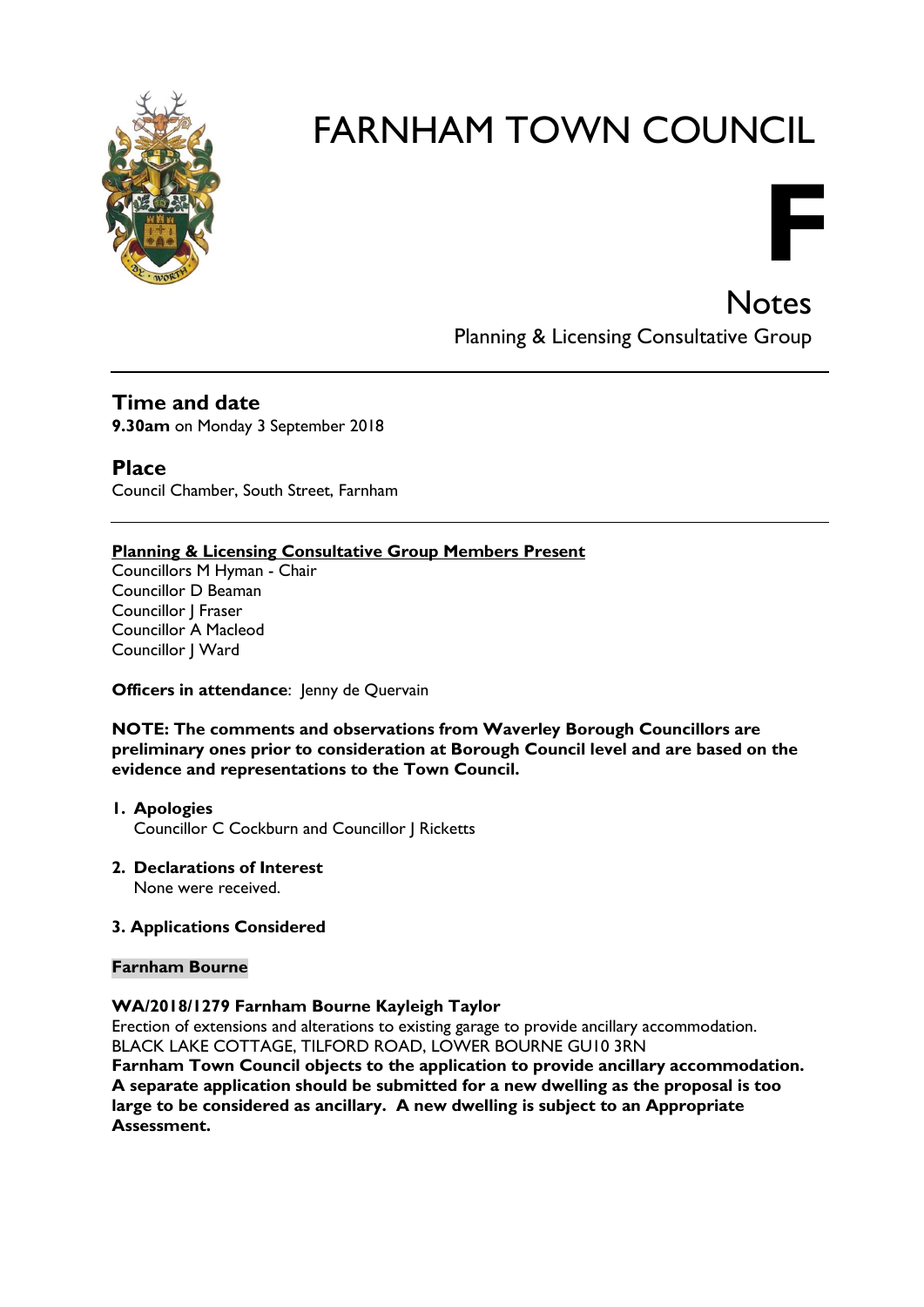#### **WA/2018/1316 Farnham Bourne Mr Chris Turner**

Erection of first floor rear extension and alterations to roof form. THE ORCHARD, DENE LANE, FARNHAM GU10 3PW

**Farnham Town Council objects to the size and scale of the application and the negative impact of the neighbour's amenity not being in line with the Farnham Design Statement and Farnham Neighbourhood Plan Policy FNP16.**

#### **WA/2018/1267 Farnham Bourne Jane McMullan**

Erection of extensions and alterations to existing bungalow to provide a chalet bungalow. 3 VALE CLOSE, LOWER BOURNE GU10 3HR

**Farnham Town Council has no objections subject to the extensions and alterations being in line with the Farnham Design Statement and Farnham Neighbourhood Plan Policy FNP16 and all materials be in keeping with existing.**

#### **WA/2018/1274 Farnham Bourne Ross Leal**

Erection of extensions and alterations.

114 BURNT HILL ROAD, LOWER BOURNE, FARNHAM GU10 3LJ **Farnham Town Council has no objections subject to the extensions and alterations being in line with the Farnham Design Statement and Farnham Neighbourhood Plan Policy FNP16 and all materials be in keeping with existing.**

#### **WA/2018/1309 Farnham Bourne Jane McMullan**

Erection of a detached double garage. 55 BURNT HILL ROAD, LOWER BOURNE GU10 3NA **Farnham Town Council has no objections subject to the green boundary being retained to maintain the character of the area.**

#### **WA/2018/1310 Farnham Bourne Jane McMullan**

Erection of a single storey side extension together with extensions and alterations to roof to form habitable accommodation including installation of dormer windows. WOODBURY, 19 VICARAGE LANE, THE BOURNE GU9 8HN

**Farnham Town Council has no objections subject to the extensions and alterations being in line with the Farnham Design Statement and Farnham Neighbourhood Plan Policy FNP16 and all materials be in keeping with existing.**

#### **CA/2018/0105 Farnham Bourne Mr A Clout**

GREAT AUSTINS CONSERVATION AREA WORKS TO TREE JASMINE LODGE, LITTLE AUSTINS ROAD, FARNHAM GU9 8JR **Farnham Town Council, subject to the Arboricultural Officer's comments, welcomes the maintenance of trees to extend their life and associated amenity.**

#### **Farnham Castle**

#### **WA/2018/0830 Farnham Castle Philippa Staddon**

Erection of 5 buildings to provide student accommodation and associated works. UNIVERSITY FOR THE CREATIVE ARTS, FALKNER ROAD, FARNHAM **Farnham Town Council has no objections and supports the provision of additional student accommodation.**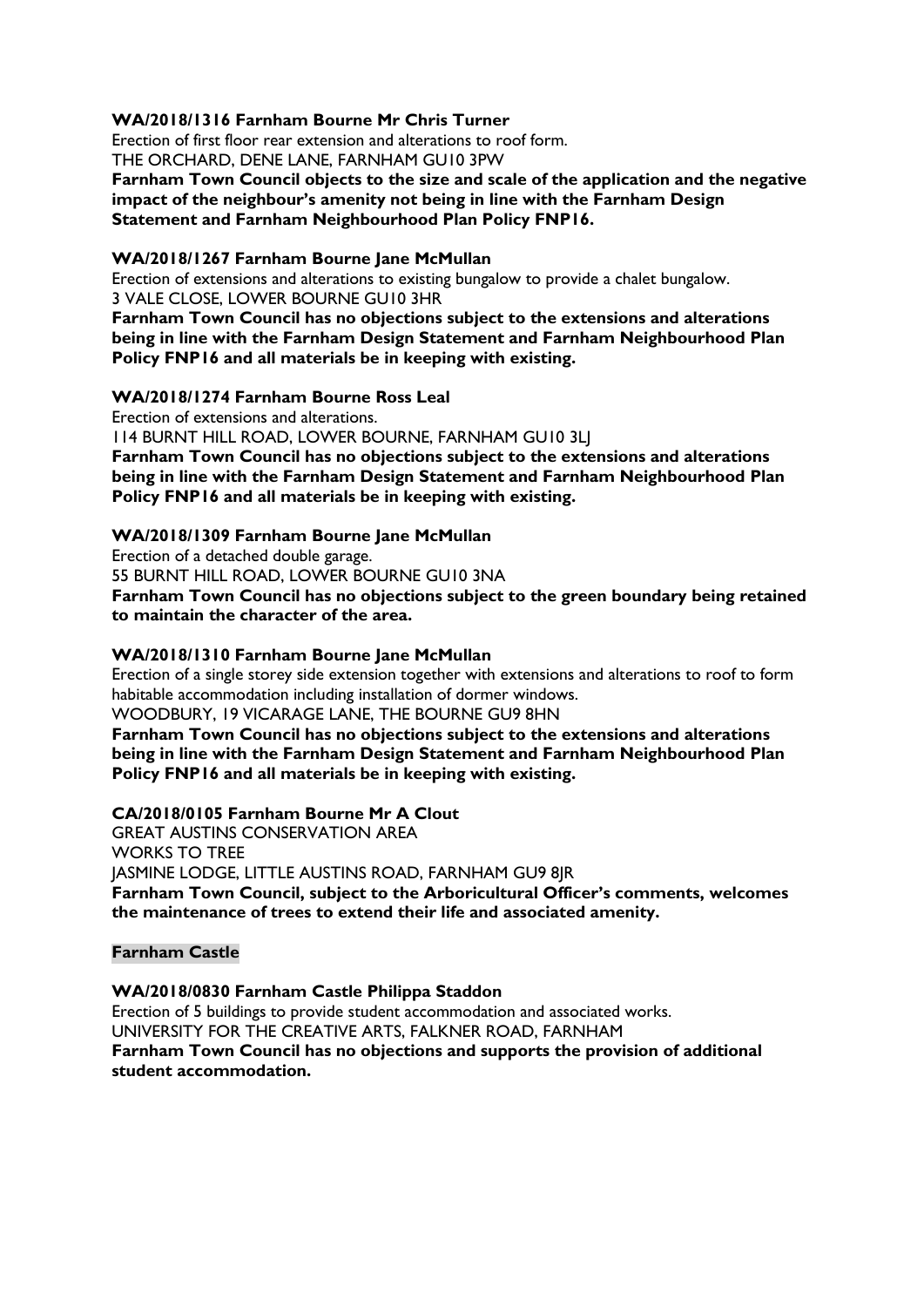#### **WA/2018/1292 Farnham Castle Ross Leal**

Erection of a pitched roof to replace the existing flat roof. 26 & 27 LOWER CHURCH LANE FARNHAM GU9 7PS

**Farnham Town Council has no objections subject to the approval of the Heritage Officer and the replacement roof being in line with the Farnham Design Statement and Farnham Neighbourhood Plan Policy FNP16 and all materials be in keeping with existing.**

#### **WA/2018/1293 Farnham Castle Ross Leal**

Listed Building consent for the erection of a pitched roof to replace existing flat roof. 26 & 27 LOWER CHURCH LANE FARNHAM GU9 7PS

**Farnham Town Council has no objections subject to the approval of the Heritage Officer and the replacement roof being in line with the Farnham Design Statement and Farnham Neighbourhood Plan Policy FNP16 and all materials be in keeping with existing.**

#### **WA/2018/1283 Farnham Castle Jane McMullan**

Listed Building Consent for internal and external alterations and repairs.

13A BRIDGE SQUARE FARNHAM GU9 7QR

**Farnham Town Council has no objections subject to the approval of the Heritage Officer and the alterations being in line with the Farnham Design Statement and Farnham Neighbourhood Plan Policy FNP16 and all materials be in keeping with existing.**

#### **CA/2018/0106 Farnham Castle Mr A Clout**

FARNHAM CONSERVATION AREA WORKS TO AND REMOVAL OF TREES IVY HOUSE, IVY LANE, FARNHAM GU9 7PQ

**Farnham Town Council, subject to the Arboricultural Officer's comments, objects to the removal of trees, especially in the Conservation Area covered by Farnham Neighbourhood Plan Policy FNP2. Removal of ivy to safeguard trees should be suggested in the first instance. If removal is necessary, the replacement trees should be appropriate for the Conservation Area and the conditions of the car park and maintained to extend their life and associated amenity.**

#### **Farnham Firgrove Hill**

#### **WA/2018/1340 Farnham Firgrove Ross Leal**

Erection of extensions and alterations.

7 LANCASTER AVENUE, FARNHAM GU9 8JY

**Farnham Town Council has no objections subject to the extensions and alterations being in line with the Farnham Design Statement and Farnham Neighbourhood Plan Policy FNP16 and all materials be in keeping with existing.**

**Already allowed 23/08/18 NMA/2018/0105 Farnham Firgrove Harry Adams** Amendment to WA/2014/2153 to provide removal of the gutter to the north elevation and replacement with parapet. 11 OLD FARNHAM LANE, FARNHAM GU9 8JU **No comment required**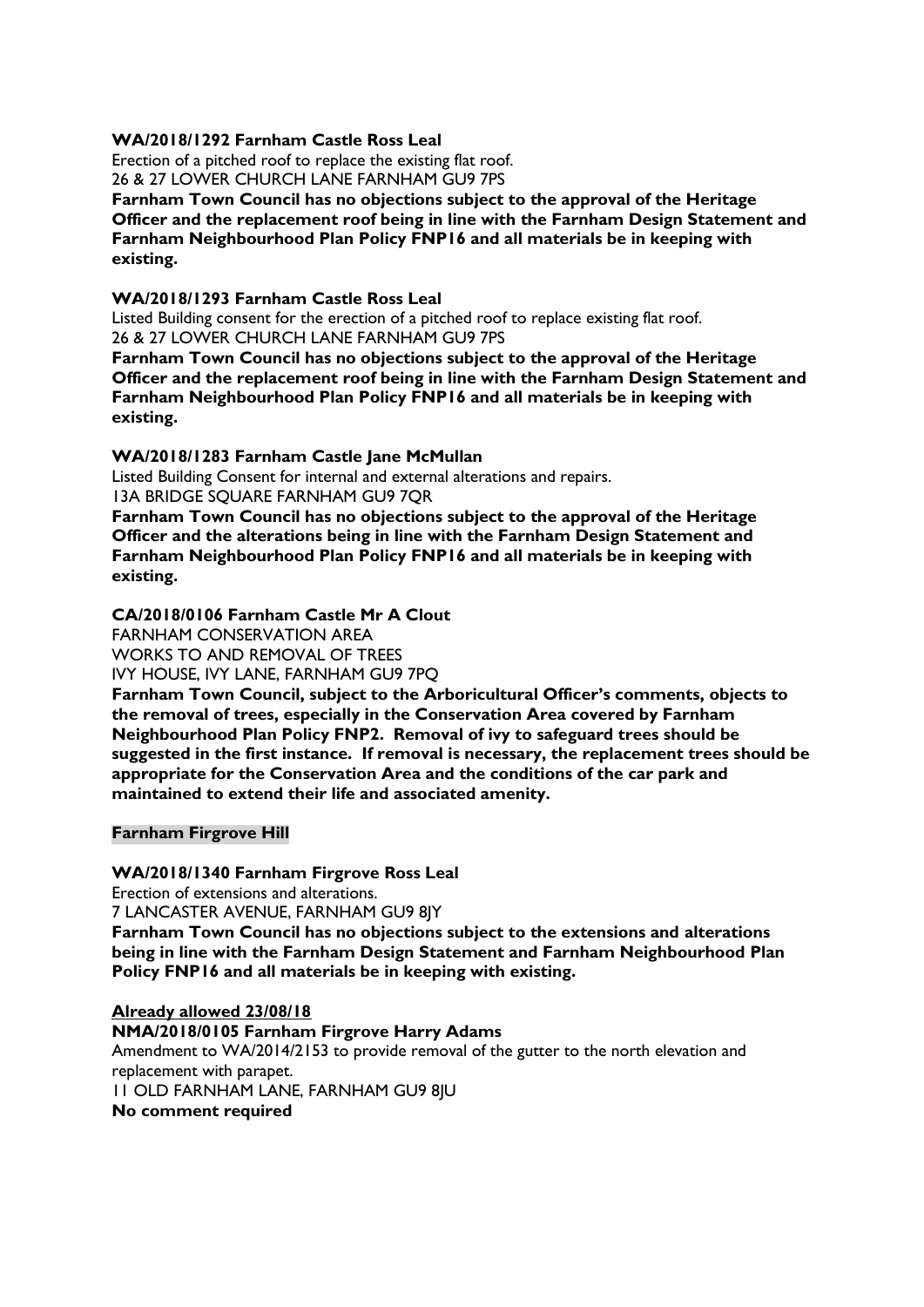#### **Already allowed 23/08/18 NMA/2018/0103 Farnham Firgrove Philippa Staddon** Amendment to WA/2017/2395 for alterations to an elevation. ROWAN TREE COTTAGE, 1 RIDGEWAY HILL ROAD, FARNHAM GU9 8LS **No comment required**

#### **Farnham Hale and Heath End**

#### **WA/2018/1313 Farnham Hale and Heath End Jane McMullan**

Erection of extension following demolition of existing conservatory. 12 POPLAR WALK, FARNHAM GU9 0QL

**Farnham Town Council has no objections subject to the extension being in line with the Farnham Design Statement and Farnham Neighbourhood Plan Policy FNP16 and all materials be in keeping with existing.**

#### **WA/2018/1351 Farnham Hale and Heath End Jane McMullan**

Erection of extension to existing dormer.

19 UPPER HALE ROAD, FARNHAM GU9 0NN

**Farnham Town Council has no objections subject to the extension of the existing dormer being in line with the Farnham Design Statement and Farnham Neighbourhood Plan Policy FNP16 and all materials be in keeping with existing.**

#### **Farnham Moor Park**

#### **WA/2018/1284 Farnham Moor Park Kayleigh Taylor**

Erection of extensions and alterations following demolition of existing extension and detached garage.

#### 17 OSBORN ROAD, FARNHAM GU9 9QT

**Farnham Town Council has no objections subject to the extensions and alterations being in line with the Farnham Design Statement and Farnham Neighbourhood Plan Policy FNP16, all materials be in keeping with existing and sufficient parking being available within the boundary of the property.**

#### **WA/2018/1311 Farnham Moor Park Ross Leal**

Erection of extensions and alterations.

65 BROOMLEAF ROAD, FARNHAM GU9 8DQ

**Farnham Town Council objects to the size and scale of the application and the negative impact of the neighbour's amenity not being in line with the Farnham Design Statement and Neighbourhood Plan Policy FNP16.**

#### **WA/2018/1320 Farnham Moor Park Ross Leal**

Erection of extension and alterations along with the erection of boundary wall.

WEY COTTAGE, MOOR PARK LANE, FARNHAM GU10 1NS

**Farnham Town Council objects to the extension and alterations and the erection of the boundary wall being beyond the property boundary and potentially some unauthorised development having taken place.**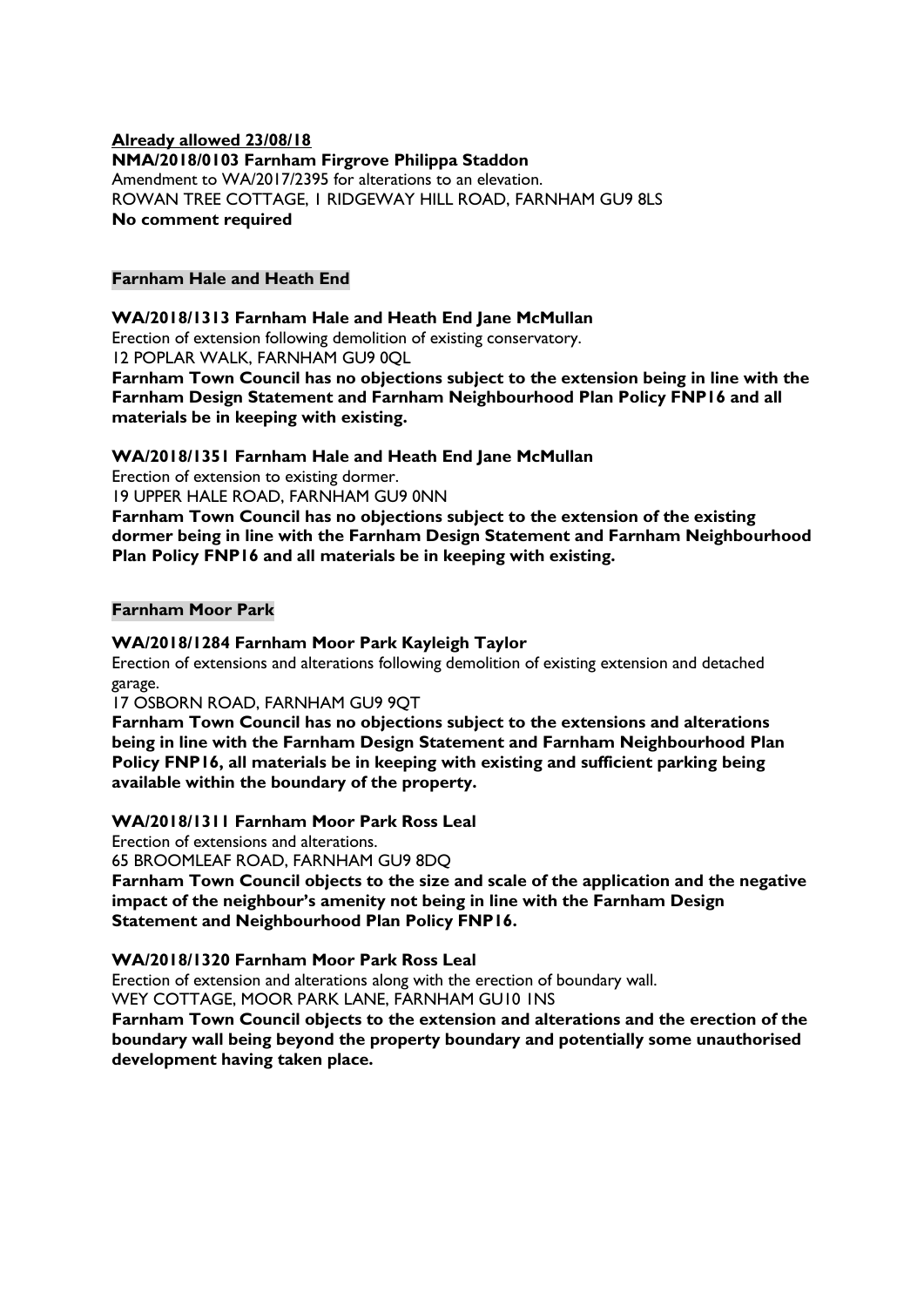#### **WA/2018/1333 Farnham Moor Park Kayleigh Taylor**

Application under Section 73A to vary Conditions 1, 3 & 4 of WA/2017/0755 (conditions relate to plan numbers, obscure glazing to rooflights & construction of dormer/windows) to allow additional rooflights and alterations to glazing and size.

7 ABBOTS RIDE, FARNHAM GU9 8HY

#### **Farnham Town Council objects to the removal of conditions in place to protect the neighbour's amenity. This is a retrospective application as the plain glazing and dormers have been installed.**

#### **WA/2018/1339 Farnham Moor Park Jane McMullan**

Change of use from vehicle repairs and MOT with ancillary valeting (Use Class B2) to a mixed use Car valeting (Use Class B1) and vehicle Repairs and MOT (Use Class B2) together with erection of an extension to the existing commercial premises and alterations AHC, GUILDFORD ROAD TRADING ESTATE, FARNHAM GU9 9PZ **Farnham Town Council has no objections.**

#### **Farnham Shortheath and Boundstone**

**WA/2018/1289 Farnham Shortheath and Boundstone Philippa Staddon** Erection of extensions and alterations to garage/carport. RUTHERFORD HOUSE, 12 JUBILEE LANE, BOUNDSTONE GU10 4SZ **Farnham Town Council has no objections to the extensions and alterations to the garage/car port.**

#### **Farnham Upper Hale**

#### **WA/2018/1260 Farnham Upper Hale Ross Leal**

Alterations to existing garage to provide habitable accommodation. 5 LAWDAY PLACE LANE, FARNHAM GU9 0BT

**Farnham Town Council has no objections subject to the alterations being in line with the Farnham Design Statement and Farnham Neighbourhood Plan Policy FNP16, all materials be in keeping with existing and sufficient parking being available within the boundary of the property.**

**Farnham Wrecclesham and Rowledge**

#### **WA/2018/1282 Farnham Wrecclesham and Rowledge Jane McMullan**

Certificate of Lawfulness under Section 191 for occupation of a dwelling without compliance with agricultural occupancy condition.

25 WRECCLESHAM HILL, WRECCLESHAM GU10 4JU

**Farnham Town Council has no objections.**

#### **WA/2018/1315 Farnham Wrecclesham and Rowledge Mr Chris Turner**

Change use of existing commercial building to form a residential dwelling with extensions, alterations and associated works together with a detached garage; erection of an office building to serve existing landscaping business.

THE OLD BARN, GARDENERS HILL ROAD, FARNHAM GU10 3HZ

**Farnham Town Council objects to the change of use to form a residential dwelling as the location is outside the built up area boundary of the Farnham Neighbourhood Plan. A new dwelling is subject to an Appropriate Assessment.**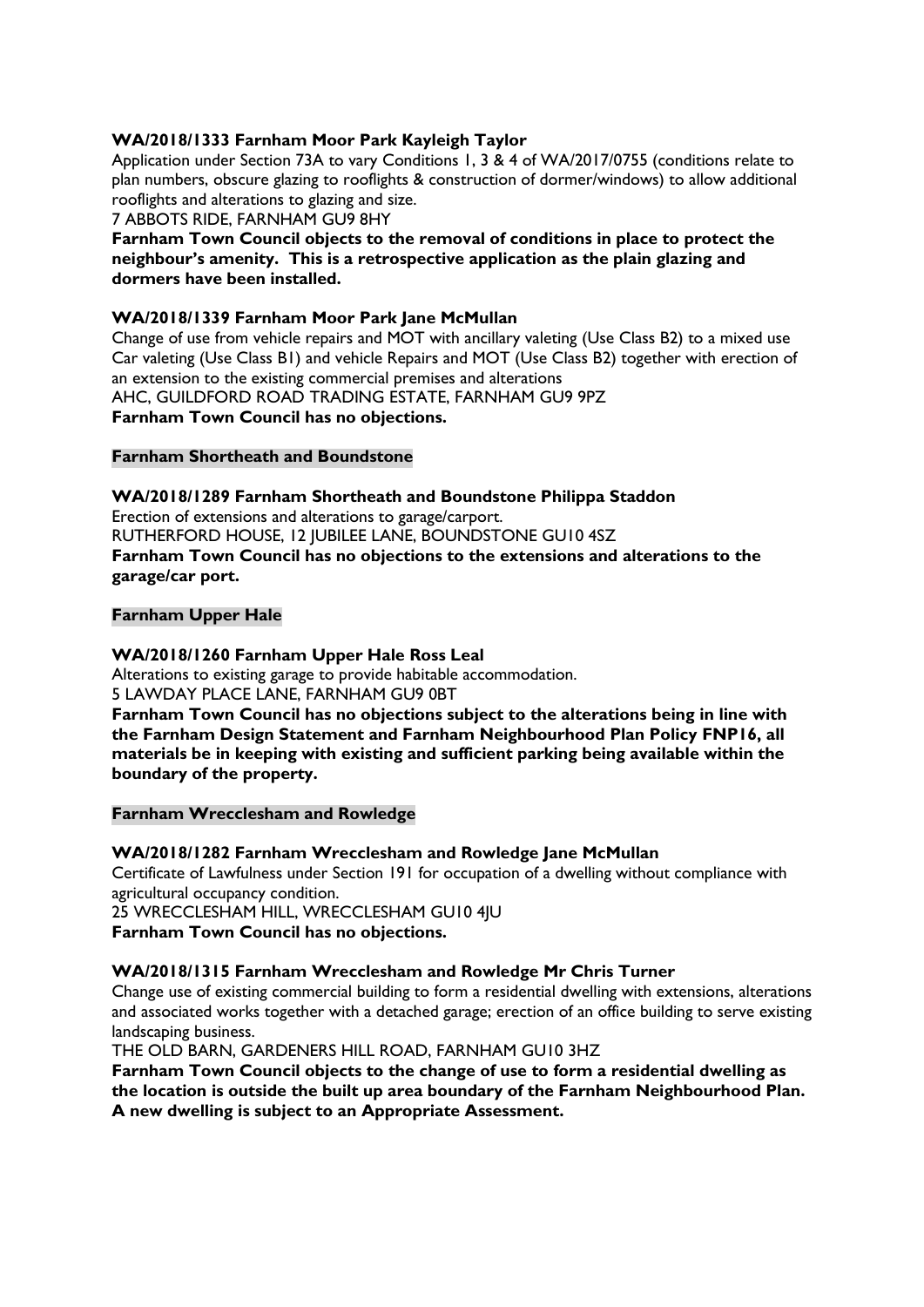#### **DW/2018/0036 Farnham Wrecclesham and Rowledge Jane McMullan**

The erection of a single storey rear extension which would extend beyond the rear wall of the original house by 6m, for which the height would be 3m, and for which the height of the eaves would  $ha$  $2m$ 

10 RIVERDALE WRECCLESHAM GU10 4PH

**Farnham Town Council has no objections subject to the protection of the neighbour's amenity and the extension being in line with the Farnham Design Statement and Farnham Neighbourhood Plan Policy FNP16.**

#### **WA/2018/1269 Farnham Wrecclesham and Rowledge Jane McMullan**

Erection of extensions and alterations.

LITTLE ORCHARD, 34 WRECCLESHAM HILL, WRECCLESHAM GU10 4JW

**Farnham Town Council has no objections subject to the extensions and alterations being in line with the Farnham Design Statement and Farnham Neighbourhood Plan Policy FNP16 and all materials be in keeping with existing.**

**WA/2018/1280 Farnham Wrecclesham and Rowledge Kayleigh Taylor**

Erection of an extension along with alterations to fenestration, new porch and landscaping. THE CHERRY TREE INN, CHERRY TREE ROAD, ROWLEDGE GU10 4AB

**Farnham Town Council has no objections subject to the extension and alterations to fenestrations being in line with the Farnham Design Statement and Farnham Neighbourhood Plan Policy FNP16 and all materials be in keeping with existing.**

#### **WA/2018/1344 Farnham Wrecclesham and Rowledge Mr Chris Turner**

Erection of a single storey extension together with demolition of existing garage. 7 COPSE WAY, WRECCLESHAM GU10 4QL

**Farnham Town Council has no objections subject to the extension being in line with the Farnham Design Statement and Farnham Neighbourhood Plan Policy FNP16, all materials be in keeping with existing and sufficient parking being available within the boundary of the property.**

#### **4. Appeals**

#### **APP/R3650/W/18/3207459 WA/2017/2137 3 & 4 Bourne Dene**

Proposal: Erection of 3 dwellings following the demolition of an existing dwelling and garage Appeal Start date: 23/08/18 Applicant: Mr & Mrs Hearn & Mr & Mrs Davies

Representation to the Planning Inspectorate by 27 September 2018

**Farnham Town Council maintains its objections to the overdevelopment of the gardens of 3 and 4 Bourne Dene in an area prone to flooding (flood zone 3) and not being in line with Farnham Neighbourhood Plan Policy FNP1.**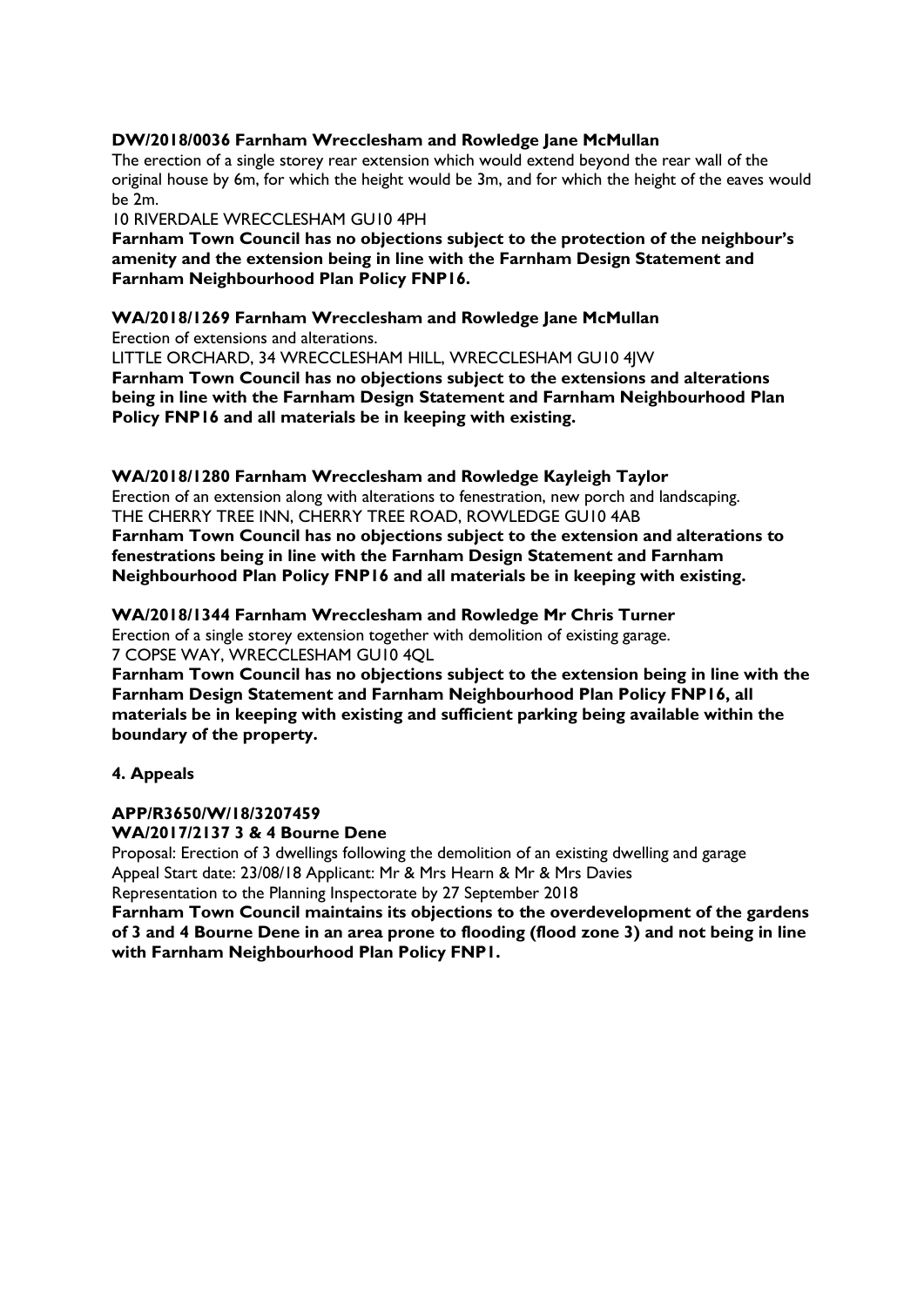#### **5. Other Consultations**

**For information only Surrey County Council 2018/0040 Farnham Heath End School, Hale Reeds, Farnham GU9 9BN** Construction of part two storey building to accommodation sports hall, eight classrooms and associated facilities. **GRANTED 23 August 2018**

Meeting closed 10.55am

Notes by Jenny de Quervain

Date of next meeting 17 September 2018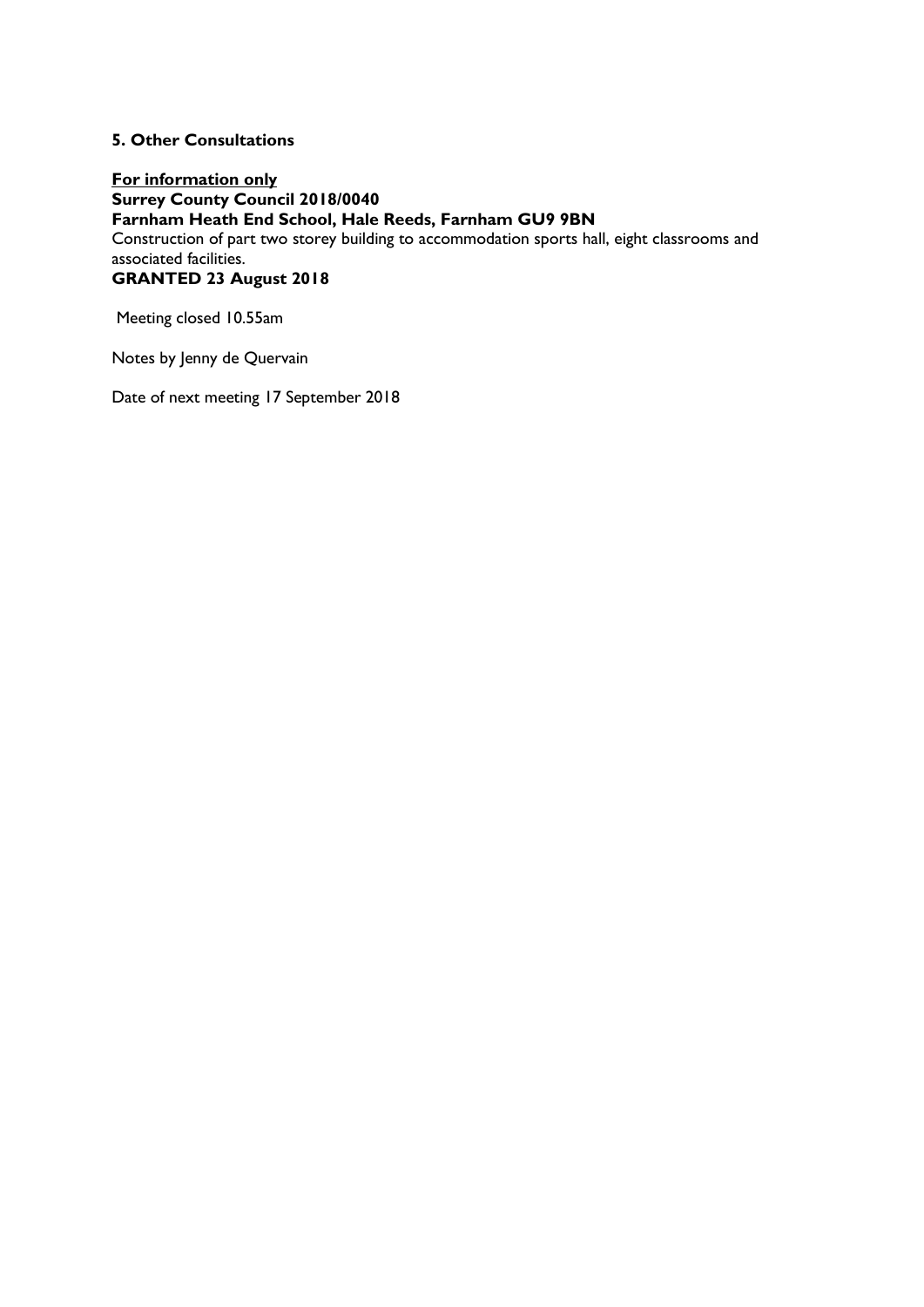

# FARNHAM TOWN COUNCIL



**Notes** Planning & Licensing Consultative Group

#### **Time and date 9.30am** on Monday 17 September 2018

**Place** Council Chamber, South Street, Farnham

#### **Planning & Licensing Consultative Group Members Present**

Councillors M Hyman - Chair Councillor D Beaman Councillor C Cockburn Councillor | Fraser Councillor A Macleod

**Officers in attendance:** Jenny de Quervain

**NOTE: The comments and observations from Waverley Borough Councillors are preliminary ones prior to consideration at Borough Council level and are based on the evidence and representations to the Town Council.**

- **1. Apologies** Councillor J Ward and Councillor J Ricketts
- **2. Declarations of Interest**

Councillor M Hyman WA/2018/1429 due to proximity, Councillor J Fraser WA/2018/1387 due to proximity.

#### **3. Applications Considered for Larger Developments**

#### **NMA/2018/0114 Farnham Castle Ruth Dovey**

Amendment to WA/2018/0544 to alter the wording of condition 5 to allow the demolition of Brightwells Cottage and the tennis pavillion and the provision and collection of welfare facilities prior to the erection of the temporary vehicular bridge.

SITE B, EAST STREET REGENERATION, EAST STREET, FARNHAM

#### **Farnham Town Council has no objections.**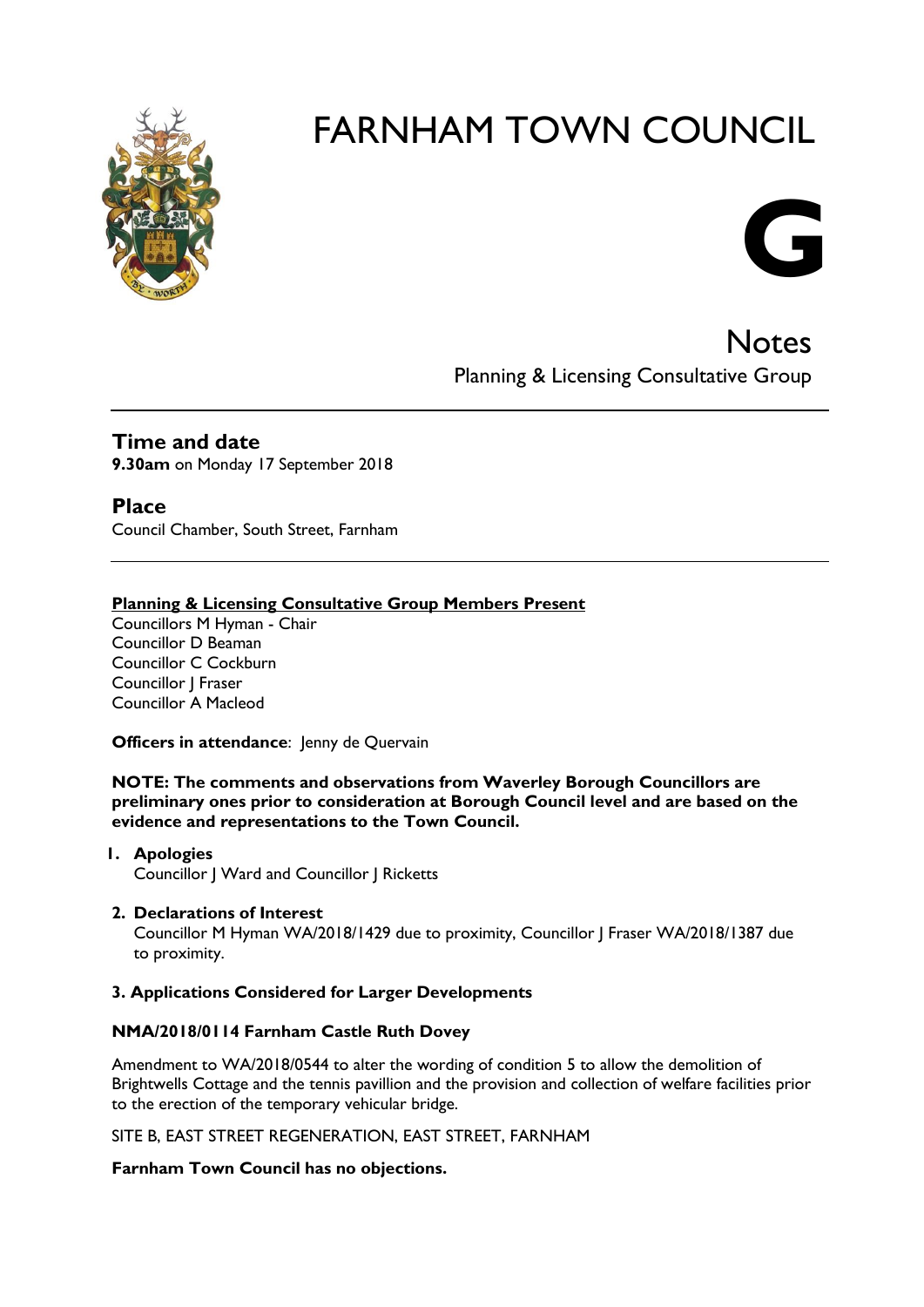#### **WA/2018/1391 Farnham Wrecclesham and Rowledge Rachel Kellas**

Application under Section 73A to vary Conditions 31, 33, 34 and 35 of WA/2015/2163 (relating to pre-commencement Conditions for Tree Protection Plan and Arboricultural Method Statement, Construction Methods and surface materials, Service routes and Site L

#### GARDEN STYLE NURSERY, WRECCLESHAM HILL, WRECCLESHAM GU10 4JX **Farnham Town Council has no objections, subject to the Arboricultural Officer's approval.**

#### **WA/2018/1380 Farnham Moor Park Jane McMullan**

Application under Section 73A to vary Condition 1 of WA/2016/0668 (plan numbers) to allow for changes to the proposed elevations. 74 – 84 EAST STREET FARNHAM GU9 7TP

#### **Farnham Town Council has no objections.**

#### **4. Applications Considered**

#### **Farnham Bourne**

#### **WA/2018/1375 Farnham Bourne Alex Taylor**

Erection of extension and alterations following the relevant demolition of part of an unlisted building in a conservation area.

7A, GREENHILL ROAD, FARNHAM GU9 8JN

**Farnham Town Council has no objections subject to the extension and alterations being in line with the Farnham Design Statement and Farnham Neighbourhood Plan Policy FNP5 and FNP16 and all materials be in keeping with existing.**

#### **WA/2018/1385 Farnham Bourne Jane McMullan**

Erection of extensions and alterations.

LAMBSWOOD,108 LODGE HILL ROAD, FARNHAM GU10 3RD

**Farnham Town Council has no objections subject to the extensions and alterations being in line with the Farnham Design Statement and Farnham Neighbourhood Plan Policy FNP16 and all materials be in keeping with existing.**

#### **WA/2018/1394 Farnham Bourne Mr Chris Turner**

Certificate of Lawfulness under Section 191 to prove that material building operations have been carried out at the site to lawfully commence development for a four bedroom house. PINE WOOD, PINE RIDGE DRIVE FARNHAM

**Farnham Town Council has no objections subject to the extension being in line with the Farnham Design Statement and Farnham Neighbourhood Plan Policy FNP1.**

#### **WA/2018/1396 Farnham Bourne Mr Chris Turner**

Erection of extensions and alterations.

NEW HORIZON, 1 PINE GROVE, LOWER BOURNE GU10 3RG

**Farnham Town Council has no objections subject to the extensions and alterations being in line with the Farnham Design Statement and Farnham Neighbourhood Plan Policy FNP16, all materials be in keeping with existing and no negative impact on the neighbour's amenity.**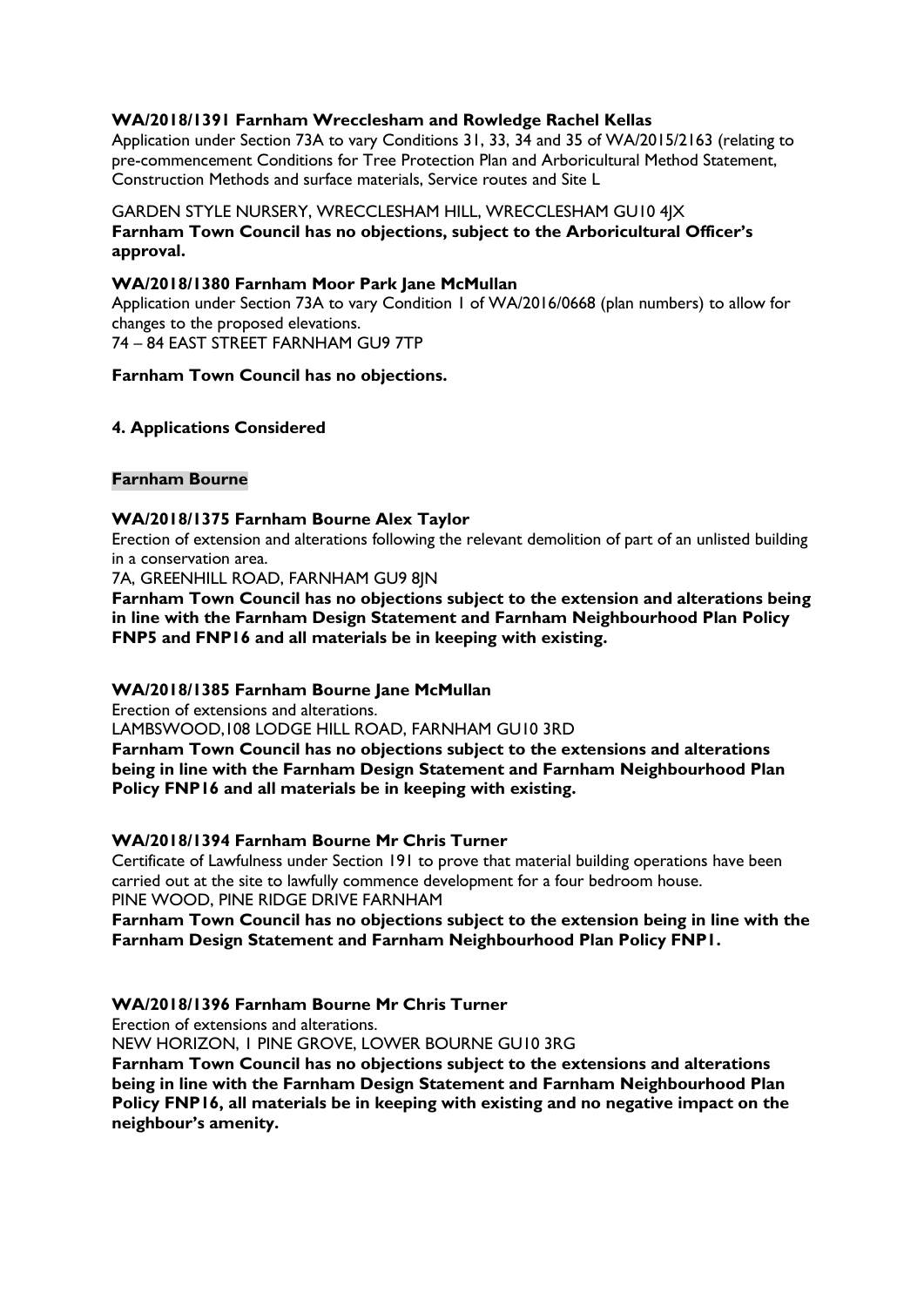#### **WA/2018/1434 Farnham Bourne Mr Chris Turner**

Application under Section 73 to vary Condition 1 of WA/2017/0873 (plan numbers) to allow for a change to the design and reduction in height of the extension. 109 BURNT HILL ROAD, FARNHAM GU10 3LH

#### **Farnham Town Council has no objections subject to the extension being in line with the Farnham Design Statement and Farnham Neighbourhood Plan Policy FNP16.**

#### **WA/2018/1459 Farnham Bourne Philippa Staddon**

Erection of extensions and a porch following demolition of existing conservatory and existing single storey extension; and alterations.

PINEHURST, TILFORD ROAD, FARNHAM GU9 8HX

**Farnham Town Council has no objections subject to the extensions and alterations being in line with the Farnham Design Statement and Farnham Neighbourhood Plan Policy FNP16 and all materials be in keeping with existing.**

#### **NMA/2018/0118 Farnham Bourne Mr Chris Turner**

Amendment to WA/2017/0873 to provide alteration to condition 4 to omit the clay board from the works.

109 BURNT HILL ROAD, LOWER BOURNE GU10 3LH

**Farnham Town Council has no objections subject to the Arboricultural Officer's approval.**

#### **CA/2018/0111 Farnham Bourne Mr A Clout**

GREAT AUSTINS CONSERVATION AREA

WORKS TO TREES

**Farnham Town Council, subject to the Arboricultural Officer's comments, welcomes the maintenance of trees to extend their life and associated amenity.**

#### **TM/2018/0124 Farnham Bourne Mr A Clout**

APPLICATION FOR WORKS TO AND REMOVAL OF TREES SUBJECT OF TREE PRESERVATION ORDER WA74

LAUREL BANK, BOURNE GROVE FARNHAM GU10 3QT

**Farnham Town Council, subject to the Arboricultural Officer's comments, objects to the removal of trees. If removal is necessary, replace with an appropriate species. Farnham Town Council welcomes the maintenance of trees to extend their life and associated amenity.**

**TM/2018/0126 Farnham Bourne Steve Tester**

APPLICATION FOR WORKS TO TREES SUBJECT OF TREE PRESERVATION ORDER WA116 6A OLD CHURCH LANE, FARNHAM GU9 8HQ

**Farnham Town Council, subject to the Arboricultural Officer's comments, welcomes the maintenance of trees to extend their life and associated amenity.**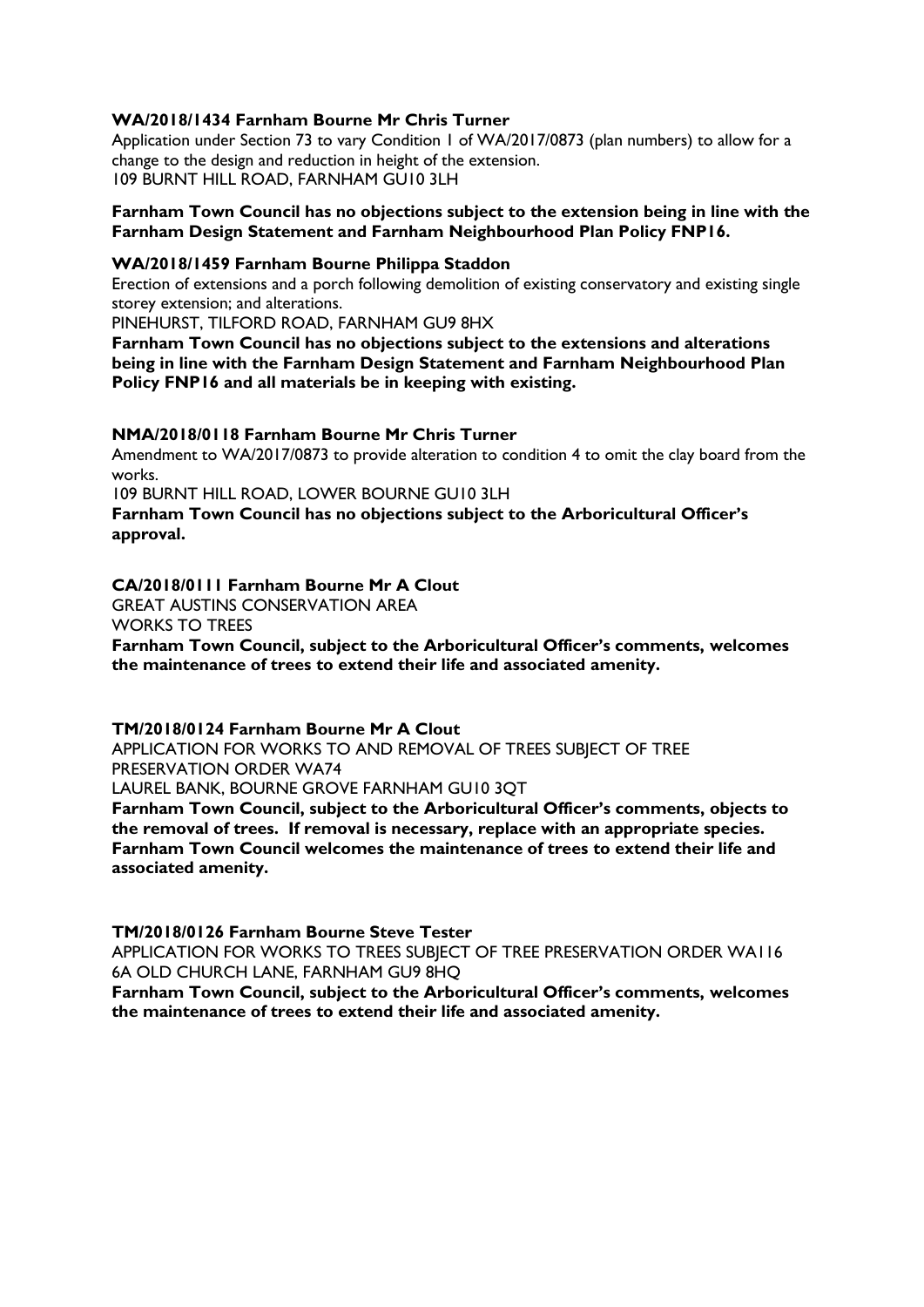#### **Farnham Castle**

#### **WA/2018/1382 Farnham Castle Olivia Gorham**

Erection of extensions and associated works.

3 HILL VIEW ROAD, FARNHAM GU9 7BJ

**Farnham Town Council has no objections subject to the extensions and alterations being in line with the Farnham Design Statement and Farnham Neighbourhood Plan Policy FNP16, all materials be in keeping with existing and no reduction in the parking available within the boundary of the property.**

#### **WA/2018/1405 Farnham Castle Ross Leal**

Erection of a two storey extension following the demolition of an existing extension. WILLEY PLACE LODGE, CHAMBER LANE, FARNHAM GU10 5ES **Farnham Town Council has no objections subject to the approval of the Heritage Officer and the extension being in line with the Farnham Design Statement and Farnham Neighbourhood Plan Policy FNP16 and all materials be in keeping with existing.**

#### **WA/2018/1406 Farnham Castle Ross Leal**

Listed building consent for the erection of a two storey extension and internal alterations following the demolition of an extension.

WILLEY PLACE LODGE, CHAMBER LANE, FARNHAM GU10 5ES

**Farnham Town Council has no objections subject to the approval of the Heritage Officer and the extension being in line with the Farnham Design Statement and Farnham Neighbourhood Plan Policy FNP16 and all materials be in keeping with existing.**

#### **Farnham Firgrove Hill**

#### **WA/2018/1384 Farnham Firgrove Jane McMullan**

Certificate of Lawfulness under Section 192 for erection of a single storey rear extension. 46 ST GEORGES ROAD, FARNHAM GU9 8NB

**Farnham Town Council has no objections subject to the extension being in line with the Farnham Design Statement and Farnham Neighbourhood Plan Policy FNP16 and all materials be in keeping with existing.**

#### **WA/2018/1395 Farnham Firgrove Kayleigh Taylor**

Erection of extensions and alterations.

19 BRAMBLETON AVENUE, FARNHAM GU9 8RA

**Farnham Town Council has no objections subject to the extensions and alterations being in line with the Farnham Design Statement and Farnham Neighbourhood Plan Policy FNP16, all materials be in keeping with existing and no negative impact on the neighbour's amenity.**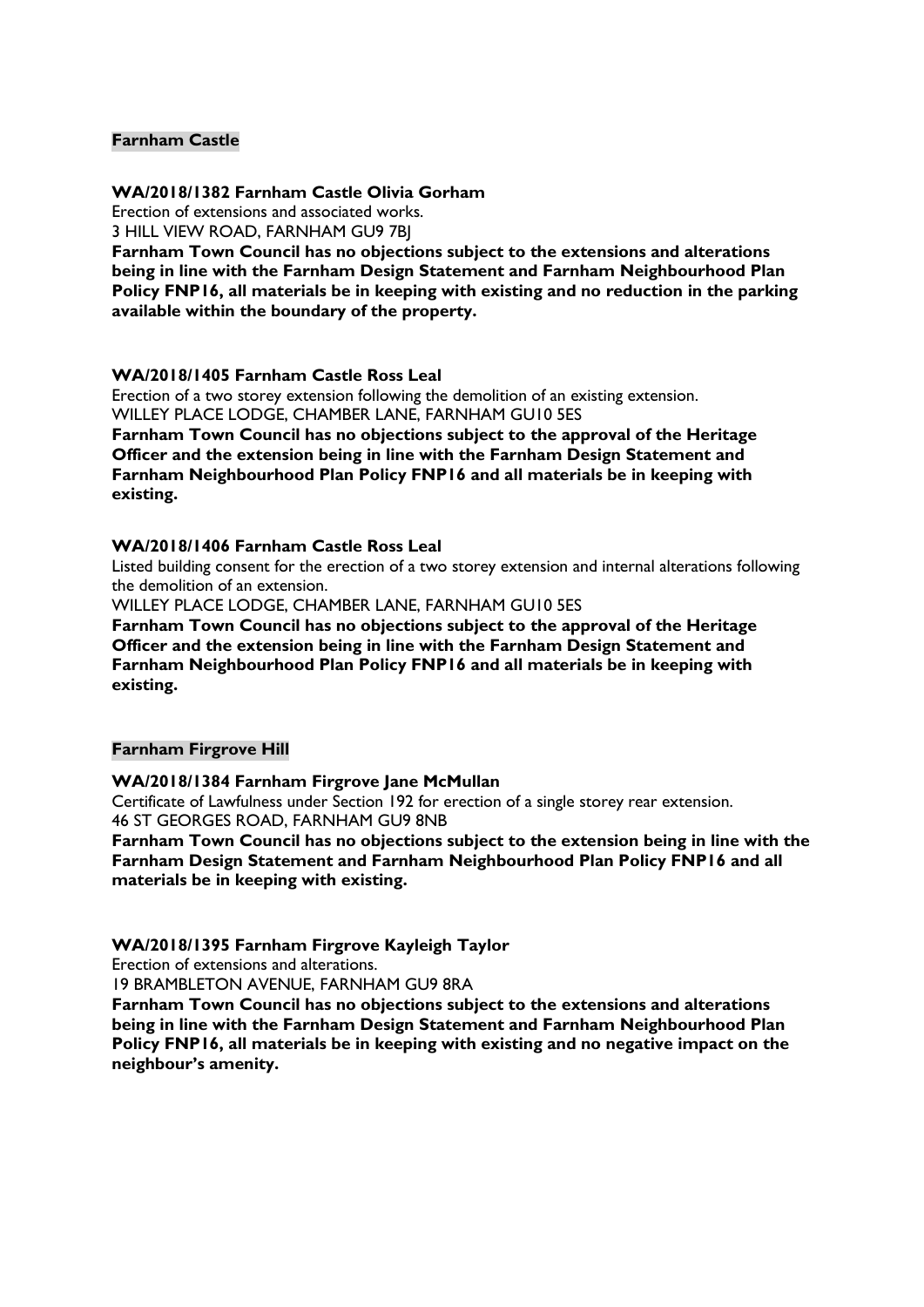#### **WA/2018/1426 Farnham Firgrove Philippa Staddon**

Erection of extension and alterations.

28 BRAMBLETON AVENUE, FARNHAM GU9 8RA

**Farnham Town Council has no objections subject to the extension and alterations being in line with the Farnham Design Statement and Farnham Neighbourhood Plan Policy FNP16 and all materials be in keeping with existing.**

#### **Farnham Hale and Heath End**

**WA/2018/1358 Farnham Hale and Heath End Mr Chris Turner**

Erection of extensions and alterations following demolition of existing extension and detached garage.

9 HIGHLANDS ROAD, FARNHAM GU9 0LX

**Farnham Town Council has no objections subject to the extensions and alterations being in line with the Farnham Design Statement and Farnham Neighbourhood Plan Policy FNP16, all materials be in keeping with existing and sufficient parking being available within the boundary of the property.**

#### **WA/2018/1387 Farnham Hale and Heath End Jane McMullan**

Erection of extensions and alterations.

BEAM HOUSE, BEAM HOLLOW, FARNHAM GU9 0NA

**Farnham Town Council has no objections subject to the extensions and alterations being in line with the Farnham Design Statement and Farnham Neighbourhood Plan Policy FNP16 and all materials be in keeping with existing.**

#### **WA/2018/1429 Farnham Hale and Heath End Jane McMullan**

Certificate of Lawfulness under Section 192 for erection of single storey rear and side extensions. 19 WILLOW WAY, FARNHAM GU9 0NU

**Farnham Town Council has no objections subject to the extensions being in line with the Farnham Design Statement and Farnham Neighbourhood Plan Policy FNP16 and all materials be in keeping with existing.**

#### **WA/2018/1457 Farnham Hale and Heath End Philippa Staddon**

Erection of extensions and alterations following demolition of existing extensions; formation of dropped kerb.

9 KNIGHTS ROAD, FARNHAM GU9 9BX

**Farnham Town Council has no objections subject to the extensions and formation of the kerb being in line with the Farnham Design Statement and Farnham Neighbourhood Plan Policy FNP16 and all materials be in keeping with existing.**

#### **Farnham Moor Park**

#### **WA/2018/1369 Farnham Moor Park Ross Leal**

Application under Section 73 to vary Condition 1 of WA/2017/0090 (plan numbers) to allow for alterations to the approved design and layout.

LAND TO WEST OF OVERWOOD HOUSE, OLD COMPTON LANE, FARNHAM **Farnham Town Council has no objections subject to the alterations being in line with the Farnham Design Statement and Farnham Neighbourhood Plan Policy FNP1.**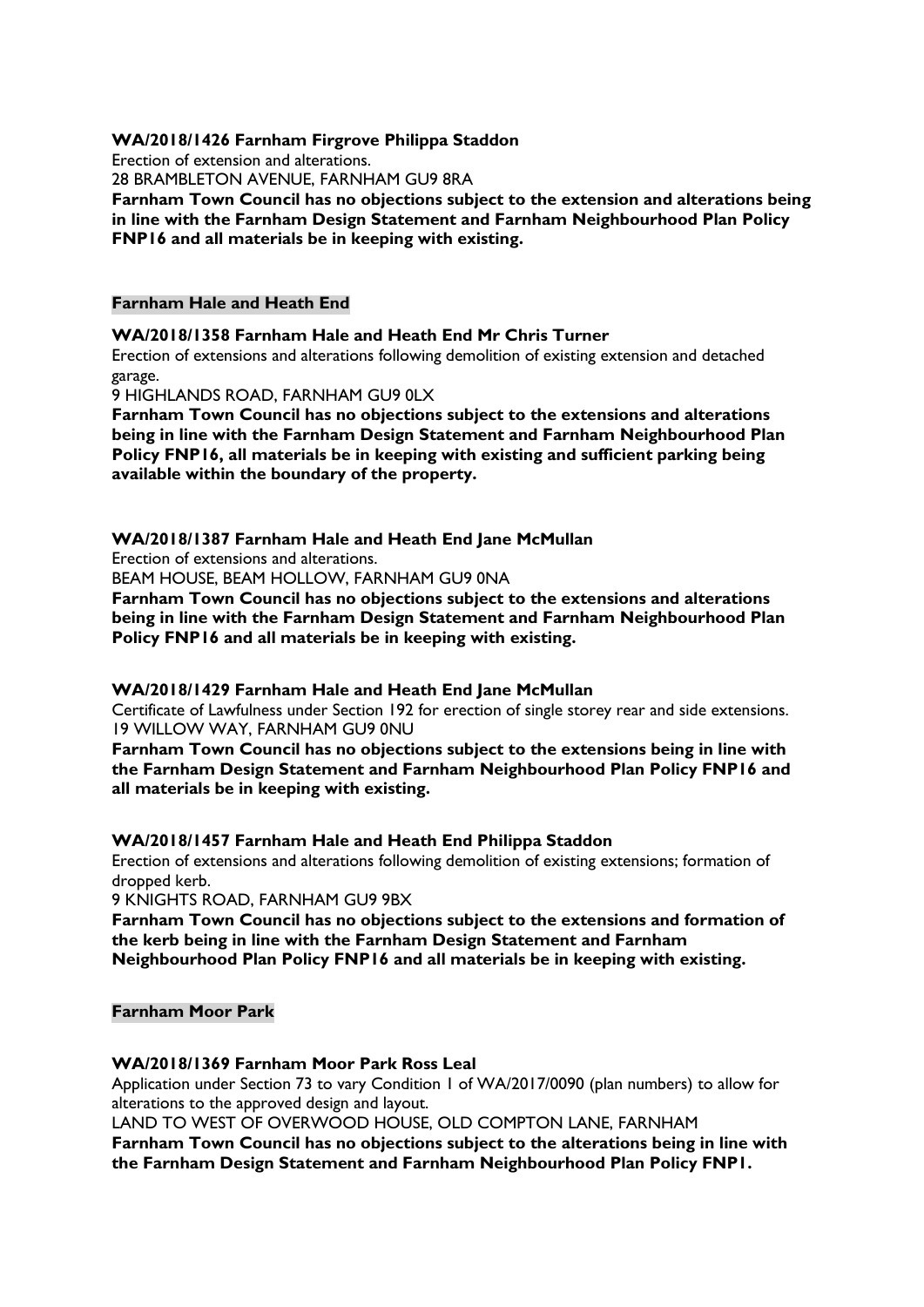#### **WA/2018/1437 Farnham Moor Park Mr Chris Turner**

Erection of a conservatory. 28 HIGH PARK ROAD, FARNHAM GU9 7JL **Farnham Town Council has no objections to the erection of a conservatory.**

#### **WA/2018/1428 Farnham Moor Park Mr Chris Turner**

Erection of extensions and alterations to dwelling together with first floor extension to garage to provide ancillary accommodation.

WOODLANDS CORNER, 38 COMPTON WAY, FARNHAM GU10 1QU **Farnham Town Council has no objections subject to the extensions and alterations being in line with the Farnham Design Statement and Farnham Neighbourhood Plan Policy FNP16, all materials be in keeping with existing and the garage remaining ancillary to the dwelling.**

**WA/2018/1433 Farnham Moor Park Kayleigh Taylor**

Erection of extensions and alterations.

6 STOKE HILLS, FARNHAM GU9 7TE

**Farnham Town Council objects to the size and scale of the application and the negative impact of the neighbour's amenity not being in line with the Farnham Design Statement and Farnham Neighbourhood Plan Policy FNP16.**

#### **Farnham Shortheath and Boundstone**

**WA/2018/1371 Farnham Shortheath and Boundstone Ross Leal** Erection of extensions and alterations. 41 BALDREYS, FARNHAM GU9 8RH

**Farnham Town Council has no objections subject to the extensions and alterations being in line with the Farnham Design Statement and Farnham Neighbourhood Plan Policy FNP16 and all materials be in keeping with existing.**

#### **WA/2018/1386 Farnham Shortheath and Boundstone Ruth Dovey**

Erection of two dwellings with associated car port following demolition of existing garage; erection of an attached garage to serve existing dwelling together with associated works. LAND TO REAR OF 11 LITTLE GREEN LANE, FARNHAM GU9 8TE **Farnham Town Council strongly objects to this application being out of character with the neighbourhood and over-development of the site, characterised by garden grabbing and inappropriate back-land development with insufficient amenity space.**

Already allowed 06/09/2018 **NMA/2018/0112 Farnham Shortheath and Boundstone Mr Chris Turner** Amendment to WA/2017/1695 to provide alterations to roof lights in single storey extension. 23 BEACON CLOSE, WRECCLESHAM GU10 4PA **No comments required.**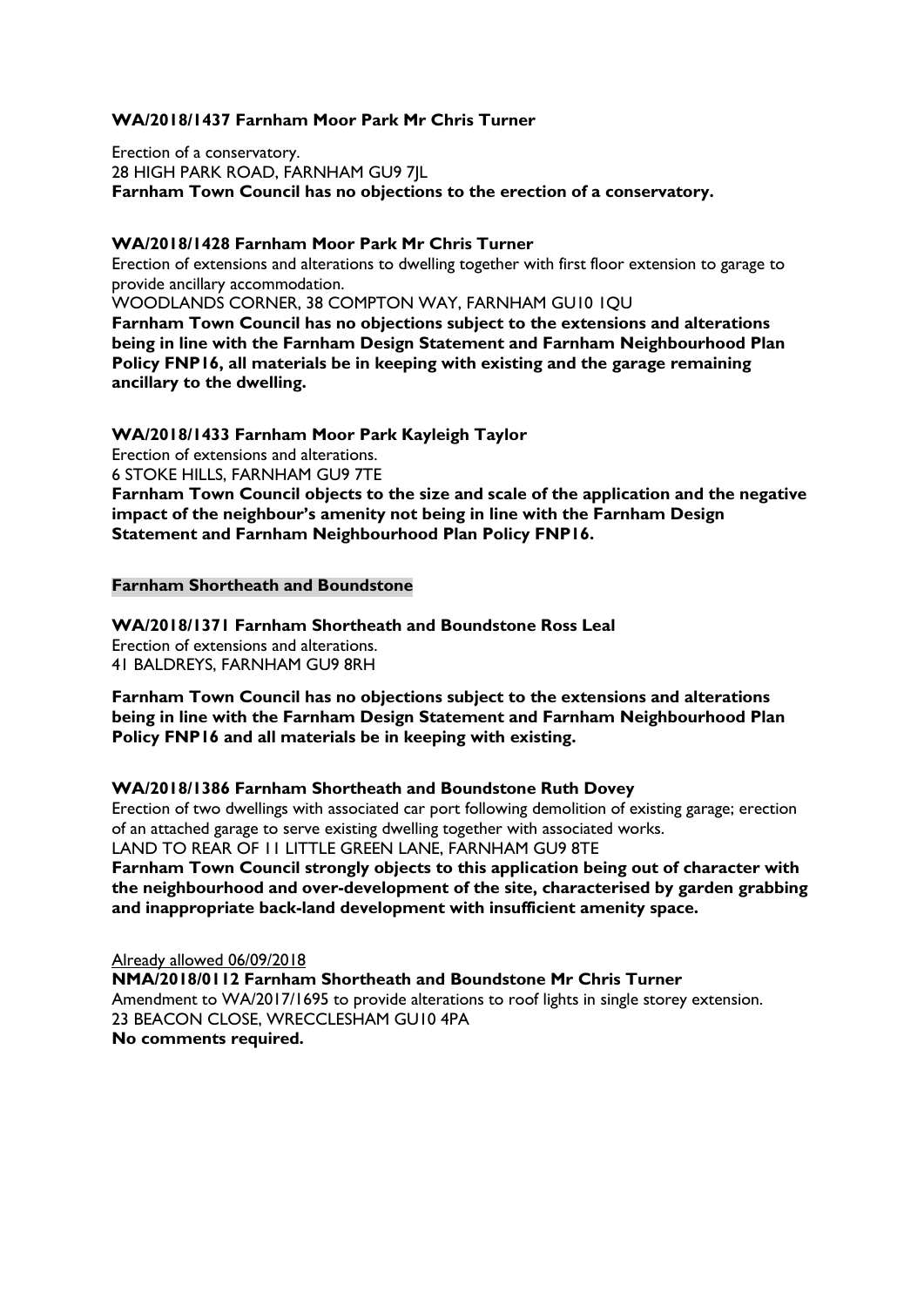#### **WA/2018/1460 Farnham Shortheath and Boundstone Philippa Staddon**

Erection of extensions and alterations to bungalow to provide a two storey dwelling. ROWANS, SHORTHEATH ROAD, FARNHAM GU9 8SH

**Farnham Town Council regrets the loss of another single storey property. Farnham Town Council has no objections subject to the extensions and alterations being in line with the Farnham Design Statement and Farnham Neighbourhood Plan Policy FNP16 and no negative impact on the neighbour's amenity.**

#### **Farnham Upper Hale**

#### **WA/2018/1451 Farnham Upper Hale Ross Leal**

Erection of extension and alterations following demolition of existing garage. 4 HOPE LANE, FARNHAM GU9 0HY

**Farnham Town Council has no objections subject to the extension and alterations being in line with the Farnham Design Statement and Farnham Neighbourhood Plan Policy FNP16, all materials be in keeping with existing and sufficient parking being available within the boundary of the property.**

#### **NMA/2018/0115 Farnham Upper Hale Olivia Gorham**

Amendment to WA/2017/0744 to provide alterations to exterior surface treatment. 3 PARISH CLOSE, FARNHAM GU9 0SA **Farnham Town Council has no objections.**

#### **Farnham Weybourne and Badshot Lea**

#### **WA/2018/1355 Farnham Weybourne and Badshot Lea Jane McMullan**

Erection of single storey extension.

47 WOODSIDE ROAD, FARNHAM GU9 9DT

**Farnham Town Council has no objections subject to the extension being in line with the Farnham Design Statement and Farnham Neighbourhood Plan Policy FNP16 and all materials be in keeping with existing.**

#### **Farnham Wrecclesham and Rowledge**

**WA/2018/1368 Farnham Wrecclesham and Rowledge Rachel Kellas** Erection of detached dwelling with associated access, parking and amenity space (revision of WA/2017/1420). LAND AT THE PINES, 11 THE AVENUE, ROWLEDGE GU10 4BD

#### **Farnham Town Council has no objections subject to the new dwelling being in line with the Farnham Design Statement and Farnham Neighbourhood Plan Policy FNP1.**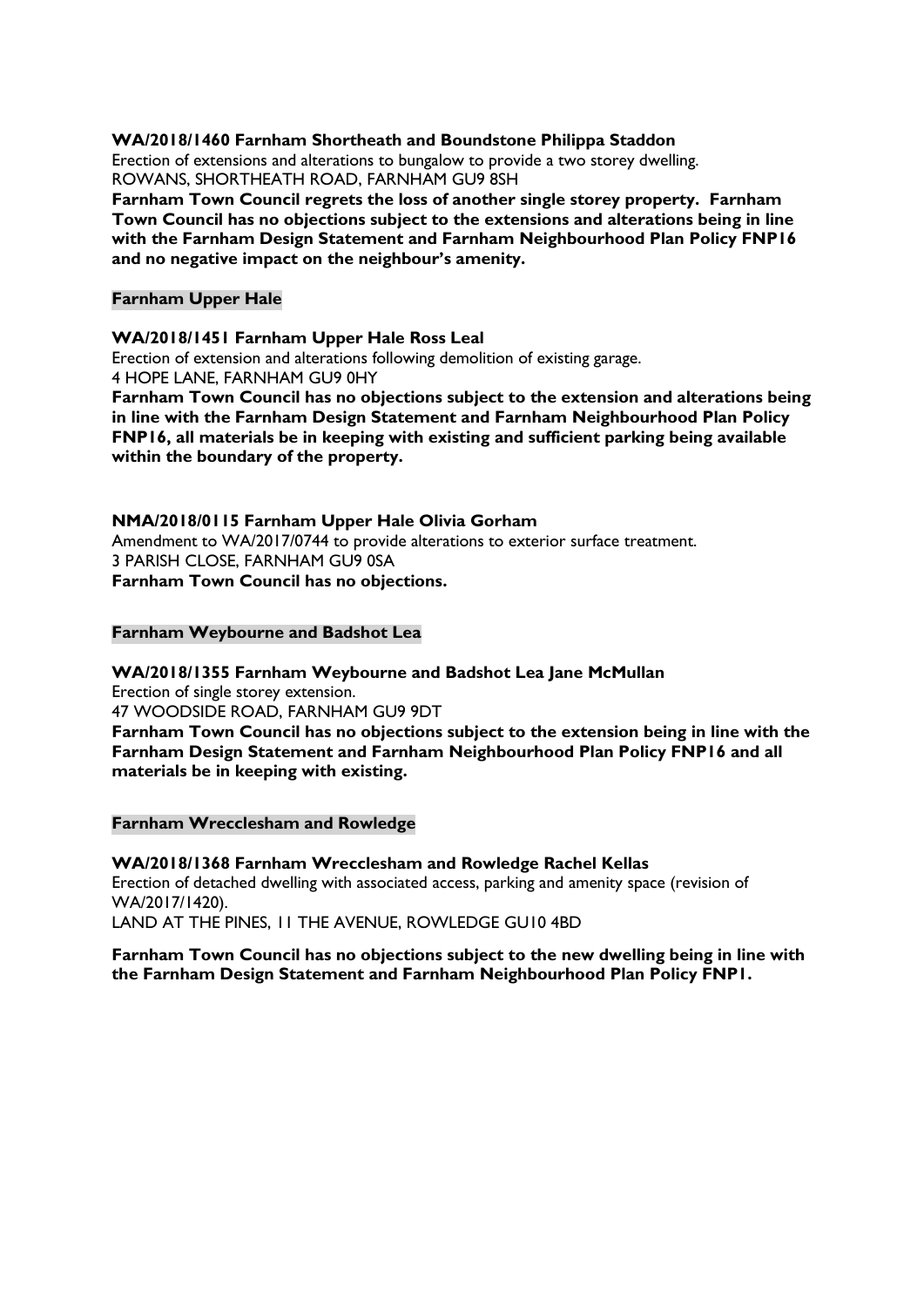#### **WA/2018/1403 Farnham Wrecclesham and Rowledge Mr Chris Turner** Erection of extensions and alterations.

LAND BETWEEN 26 AND 28 ON WEST SIDE OF GARDENERS HILL ROAD, FARNHAM **Farnham Town Council has no objections subject to the extensions and alterations being in line with the Farnham Design Statement and Farnham Neighbourhood Plan Policy FNP16 and all materials be in keeping with existing.**

#### **WA/2018/1423 Farnham Wrecclesham and Rowledge Jane McMullan**

Erection of extension and alterations together with erection of a detached garage following demolition of existing garage.

8 LICKFOLDS ROAD, ROWLEDGE GU10 4AF

**Farnham Town Council has no objections subject to the extension and alterations being in line with the Farnham Design Statement and Farnham Neighbourhood Plan Policy FNP16 and no negative impact on the neighbour's amenity.**

**WA/2018/1443 Farnham Wrecclesham and Rowledge Jane McMullan** Certificate of Lawfulness under Section 192 for the installation of Solar Panels. OLD FORGE COTTAGE, 96 THE STREET, WRECCLESHAM GU10 4QR **Farnham Town Council strongly objects to the inappropriate installation on a nondesignated heritage asset in the Conservation Area covered by Farnham Neighbourhood Plan Policy FNP6.**

**WA/2018/1444 Farnham Wrecclesham and Rowledge Jane McMullan** Erection of extension to garage to provide utility room and alterations to dropped kerb. TUDOR LODGE, BROADWELL ROAD, WRECCLESHAM GU10 4QH **Farnham Town Council objects to the extension and alterations to the dropped kerb. The proposed extension is intrusive to the streetscene and the dropped kerb having a negative impact of the neighbours' amenity taking away on-street parking.**

#### **5. Appeals**

#### **For information**

#### **APP/R3650/X/17/3190409 Robins Wood, Moor Park Way**

WA/2017/1802 Certificate of Lawfulness under Section 192 for the erection of a detached recreational outbuilding to serve existing dwelling (revision of WA/2017/1334). **The appeal was DISMISSED – the Inspector's conclusion 'in my view the size of the proposed outbuilding and the accommodation within it represent an unrestrained whim on the part of the appellant.'**

#### **6. Other Consultations**

### **Defer to 1 October, Councillors to review Main Modifications for comment**

**Comment on Proposed Main Modifications to the Draft Rushmoor Local Plan** The Council submitted the draft Rushmoor Local Plan for examination by the Planning Inspectorate in February this year. The public hearings stage of the examination took place in May and the Council is now consulting on proposed Main Modifications to the submitted Plan, together with the accompanying Sustainability Appraisal Report Addendum (SA), which have been prepared by the Council at the Inspector's request. The proposed Main Modifications are being put forward without prejudice to the Inspector's final conclusions on the Plan.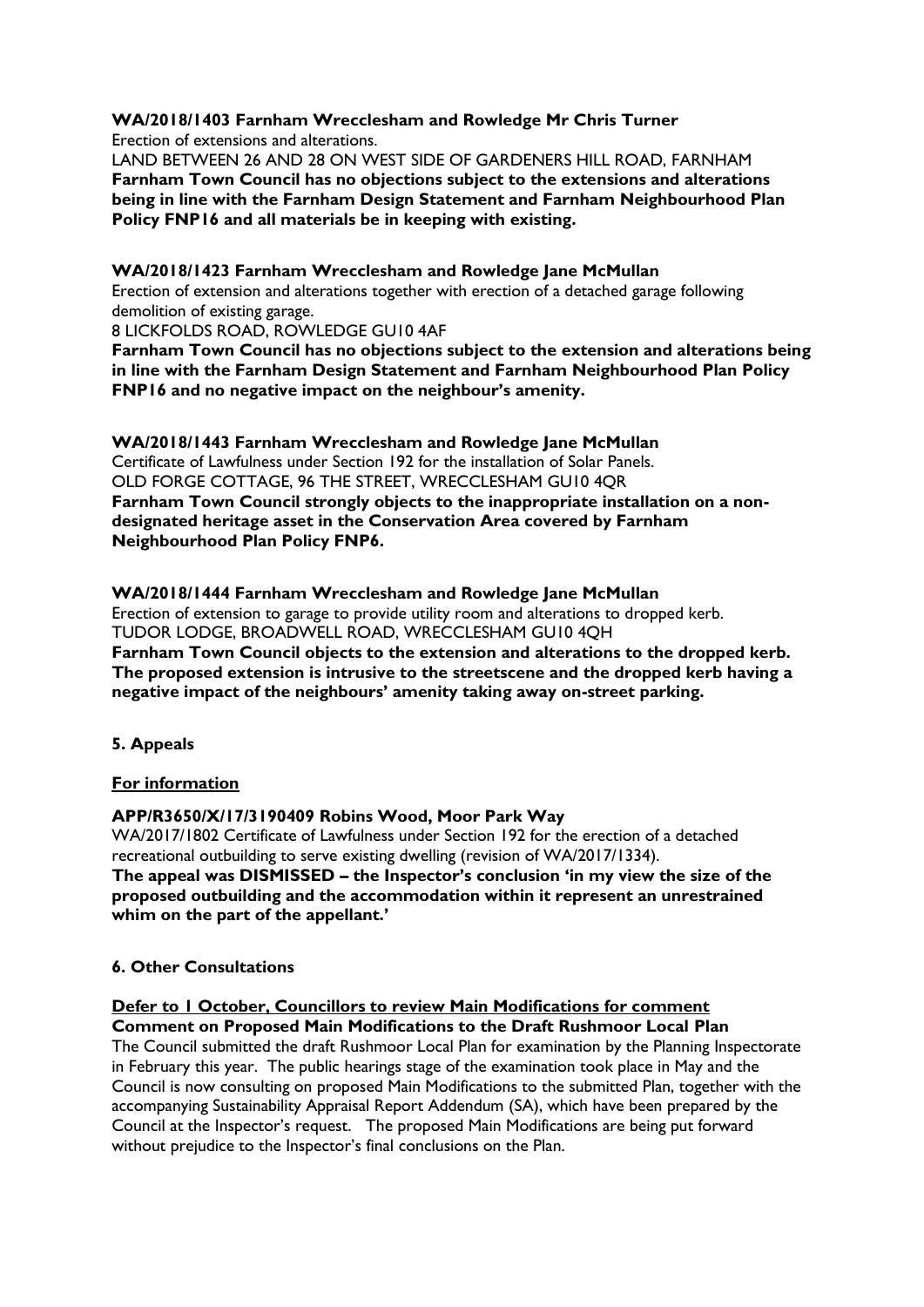<https://www.rushmoor.gov.uk/localplanexamination> sets out further information about the examination of the Rushmoor Local Plan. **DEADLINE 5pm on Friday 19 October 2018**

#### **Withdrawn**

#### **Consultation/Notification for SCC Ref 2015/0173**

**Land at Weydon County Secondary School, Weydon Lane, Farnham, Surrey GU9 8UG** Installation of 6no, 10m high floodlight columns to provide lighting of new dual use tennis courts/netball courts permitted under ref: WA/2014/1478 dated 24 October 2014 without compliance with Condition 3 to allow the extension of the hours of use of the lighting to 22:00 hours Mondays to Thursdays, 20:30 hours on Fridays and 18:00 hours on weekends and Bank and Public Holidays. The application documents and plans are available to view or download: <http://planning.surreycc.gov.uk/planappdisp.aspx?AppNo=SCC%20Ref%202015/0173>

#### **Withdrawn**

#### **Consultation/Notification for SCC Ref 2015/0171**

**Land at Weydon County Secondary School, Weydon Lane, Farnham, Surrey GU9 8UG** Installation of floodlighting on two artificial surface sports pitches, together with a 2.5m high acoustic fence along part of the western boundary of the site permitted under ref: WA/2014/0471 dated, without compliance with Condition 3 to allow the alteration of the hours of use of the floodlighting to 21:30 midweek and between 16:00 and 18:00 on weekends and Bank and Public Holidays during the months between and inclusive of September and April and between 16: 00 and 20:30 on Mondays only during the months between and inclusive of May to August. The application documents and plans are available to view or

download: <http://planning.surreycc.gov.uk/planappdisp.aspx?AppNo=SCC%20Ref%202015/0171>

#### **Withdrawn**

#### **Consultation/Notification for SCC Ref 2015/0172**

**Land at Weydon County Secondary School, Weydon Lane, Farnham, Surrey GU9 8UG** 1) demolition of single storey structure and construction of single and two storey extensions; elevational changes to existing buildings; reorganisation of playing field and construction of 2 synthetic turf pitches, 6 tennis courts and associated ground works, retaining walls and perimeter fencing; construction of new access from Greenfield Road with associated parking and landscaping; (full permission). 2) removal of other structures and erection of 5266 m2 floor space of new education buildings and laying out of 25 parking spaces with layout, scale, appearance and landscaping reserved (outline), permitted under reference WA/2013/0829 dated 25/09/2013 without compliance with Conditions 1 and 6 to permit an alteration to the hours of use of the outdoor sports facilities to the following: Cricket green/grass pitches – between the hours of 09:00 and 22:00 on weekdays and 09:00 and 20:30 on weekends and bank and public/national holidays. Football/rugby pitches (3g) between 09:00 and 21:30 on weekdays and 09:00 and 18:00 on weekends and bank/public and national holidays during the months between and inclusive of September and April; and between 09:00 and 20:30 on Mondays, between 09:00 and 18:30 on Tuesdays to Fridays and between 09:00 and 18:00 on weekends, bank, public and national holidays during the months between, and inclusive of, May to August. Tennis/netball courts – between the hours of 09:00 and 22:00 on weekdays and 09:00 and 18:00 on weekends and bank and public/national holidays. Together with additional restrictions on parking of vehicles in connection with these uses and the erection of a 2.5m acoustic fence. The application documents and plans are available to view or download: <http://planning.surreycc.gov.uk/planappdisp.aspx?AppNo=SCC%20Ref%202015/0172>